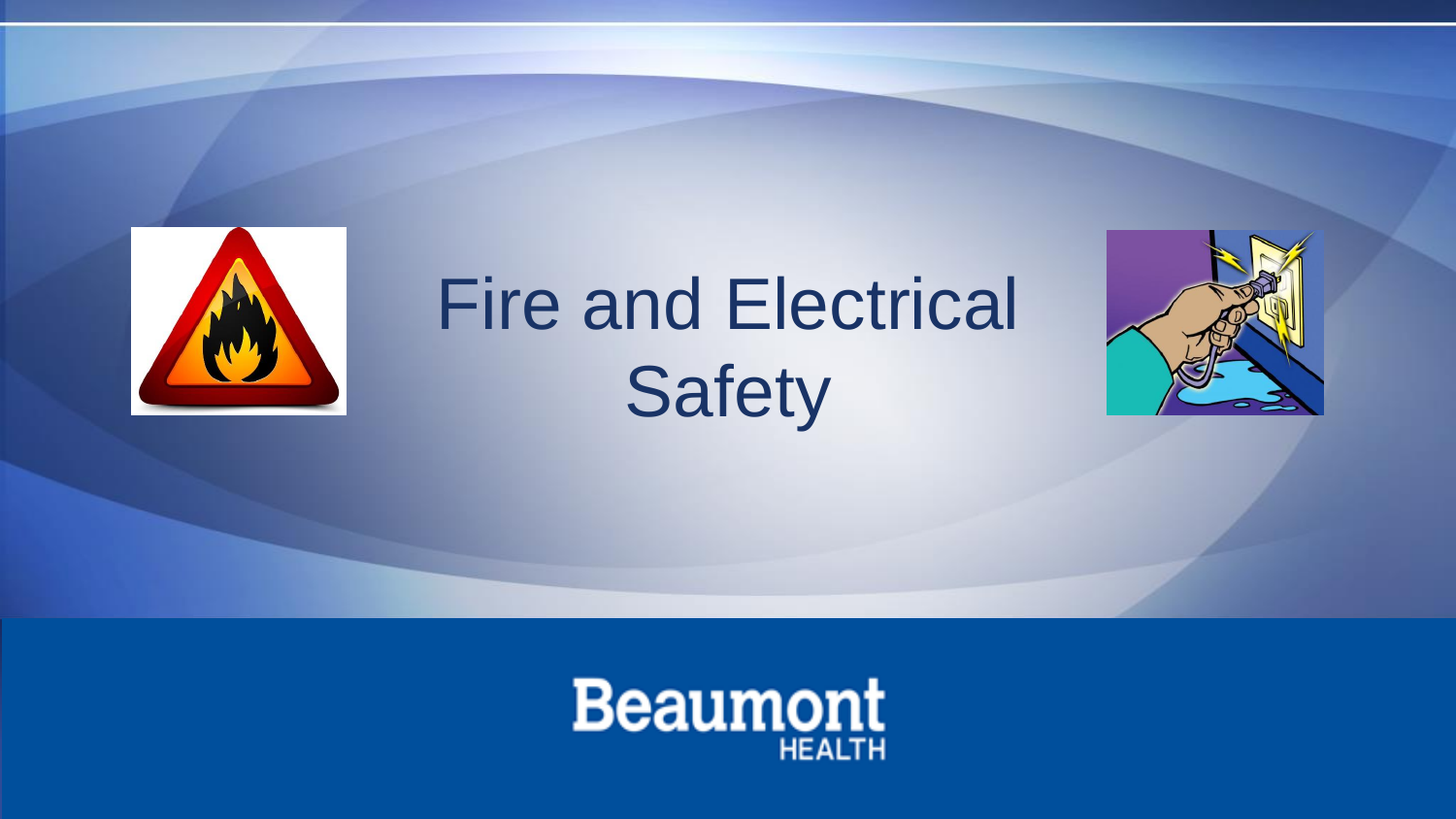## **Course Objectives**

- The learner will be able to identify fire and electrical hazards at their workplace
- The learner will be able to identify fire and electrical hazard prevention measures
- The learner will understand their role and responsibility in responding to a fire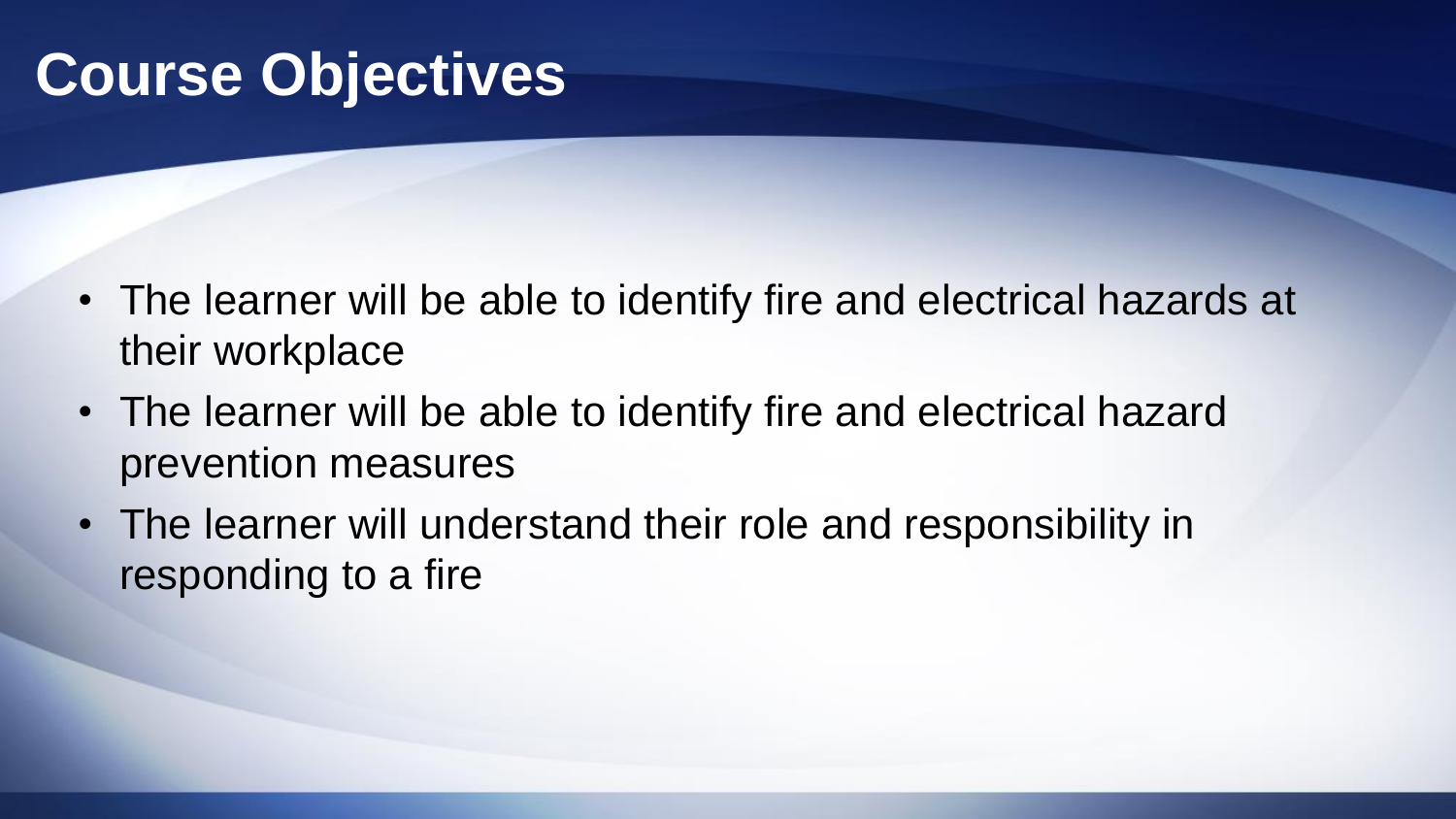#### Know hazards where you work

#### Fire Hazards

- Burnable liquids, including alcohol based hand rubs (ABHR)
- Cylinders & Medical Gas Valves
- Obstructions & Corridor clutter
- Doors that are in disrepair

#### Electrical hazards

- Electrical cords, plugs, outlets
- Equipment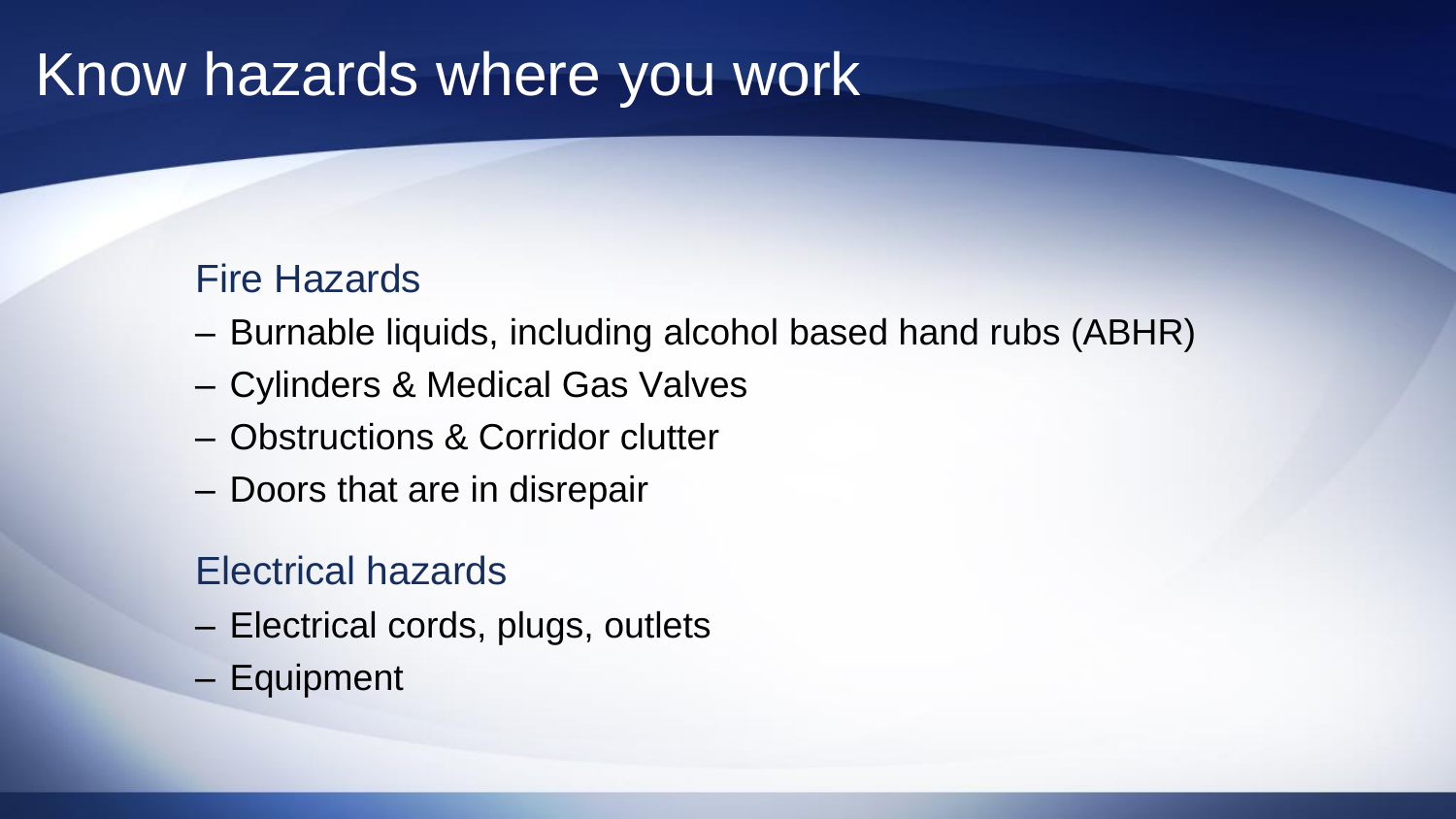# Alcohol Based Hand Rubs (ABHR)



- ABHR's are a flammable liquid and will burn
- Do not touch electrical equipment or hot items until your hands are dry
- Beware of static electricity until dry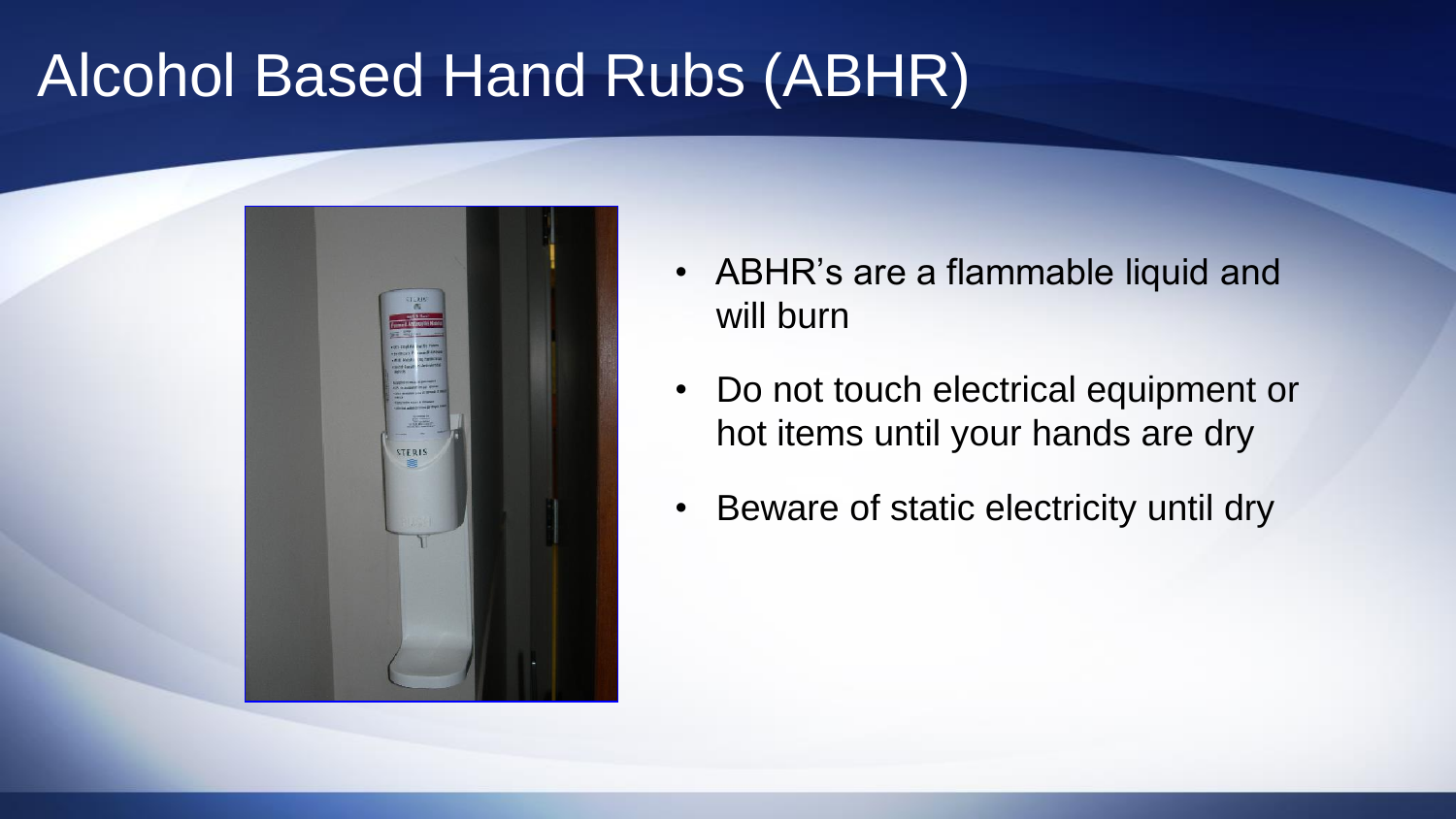# Cylinders & Medical Gas Valves

- If you see an unsecured or improperly stored cylinder put it away
- Store full or unopened cylinders separately from used or open cylinders
- It may become necessary during a fire to turn off the medical gas to a specific zone
- This is done to prevent spread of the fire, or protect a patient in an oxygen rich environment
- Know your facilities procedures for shutting off medical gases
- Know how to identify the correct valve and how to use it

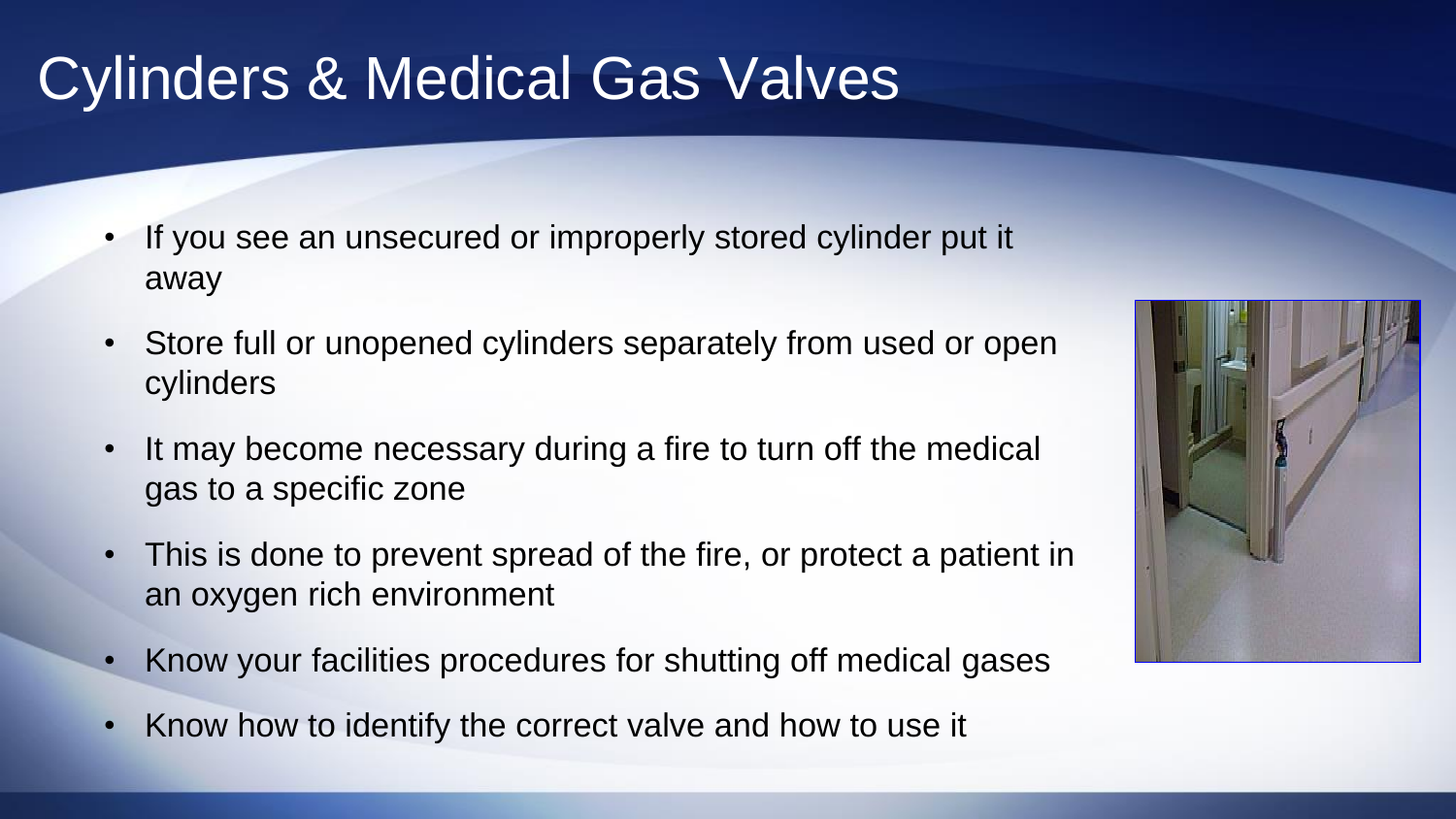## Obstructions & Clutter

- Elevator lobbies, corridors, and stairwells should be kept clear
- Do not place anything in front of fire extinguishers, fire pull stations, or other emergency equipment
- Items in use, and isolation carts are permitted
- During a fire alarm, put away all equipment

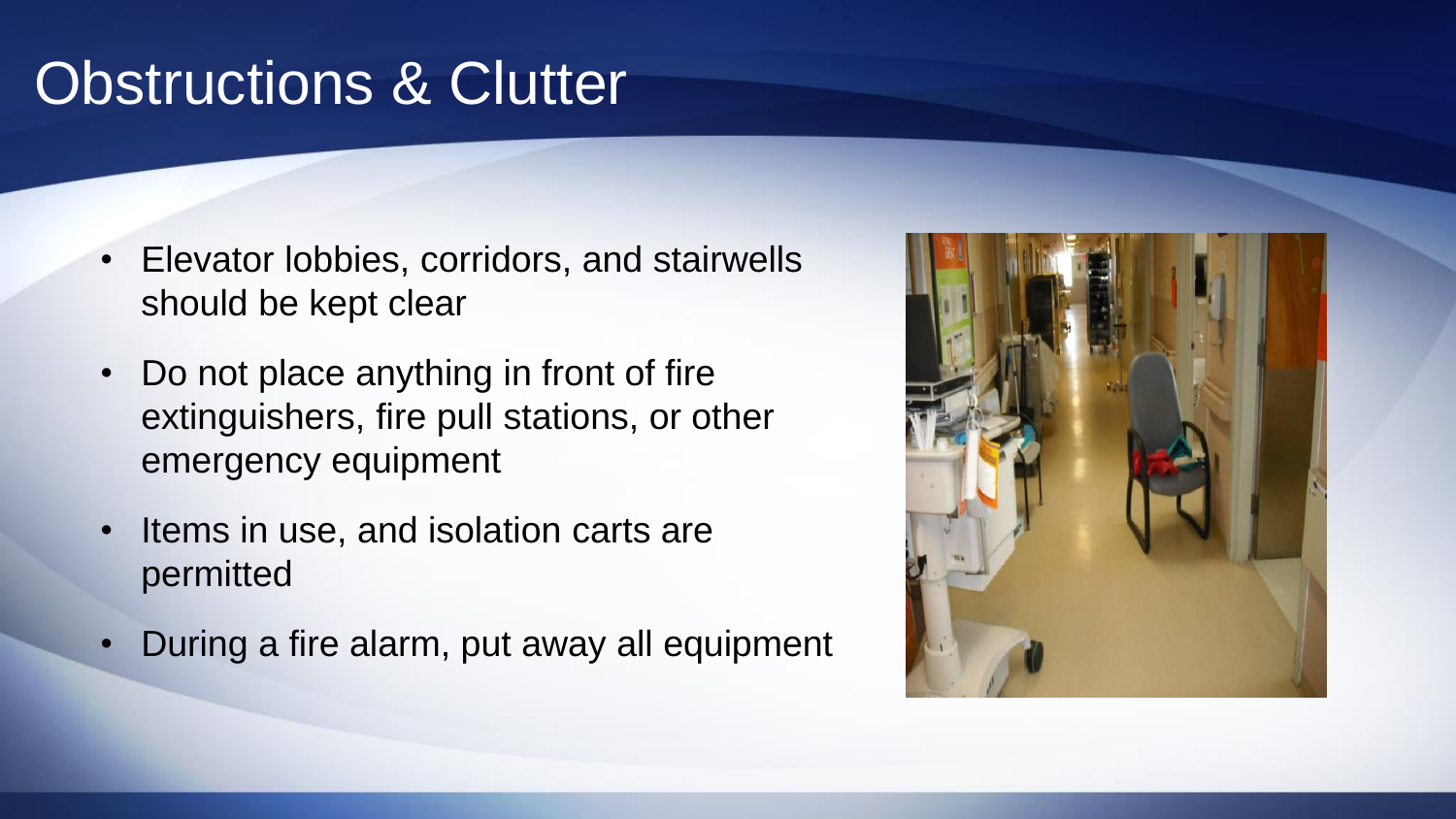#### **Doors**



- If doors do not close and latch they will not be able to contain smoke and fire
- Do not block or wedge doors open
- Latches should not be taped
- Report doors that do not close and latch to maintenance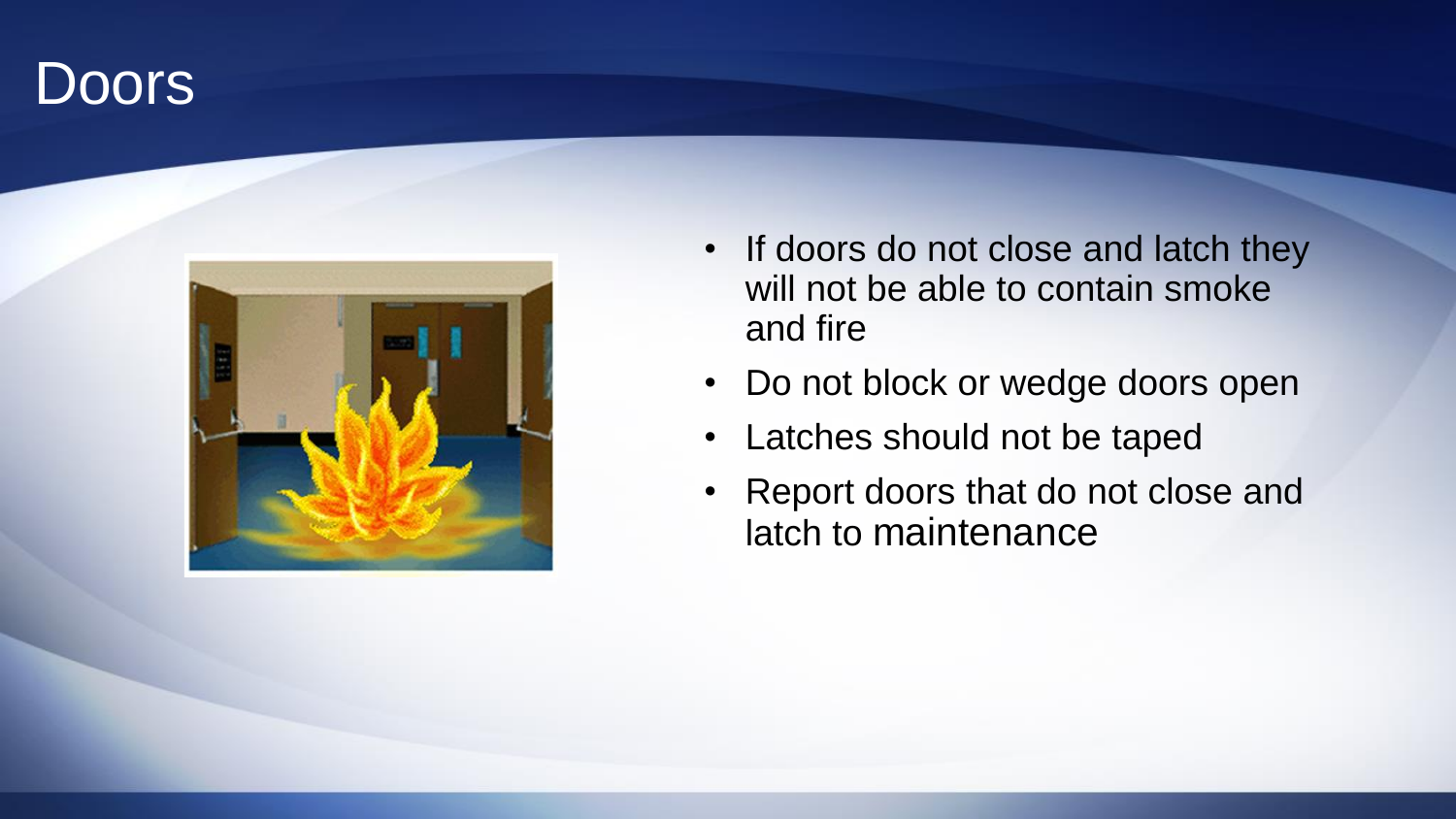## Electrical Hazards

- Grasp the plug to remove it from an outlet, never pull the cord
- All life support and essential equipment should be plugged into the red outlets, which are on emergency power
- Check equipment, including power cords, for damage before use
- Place all damaged or malfunctioning equipment out of service and report to maintenance

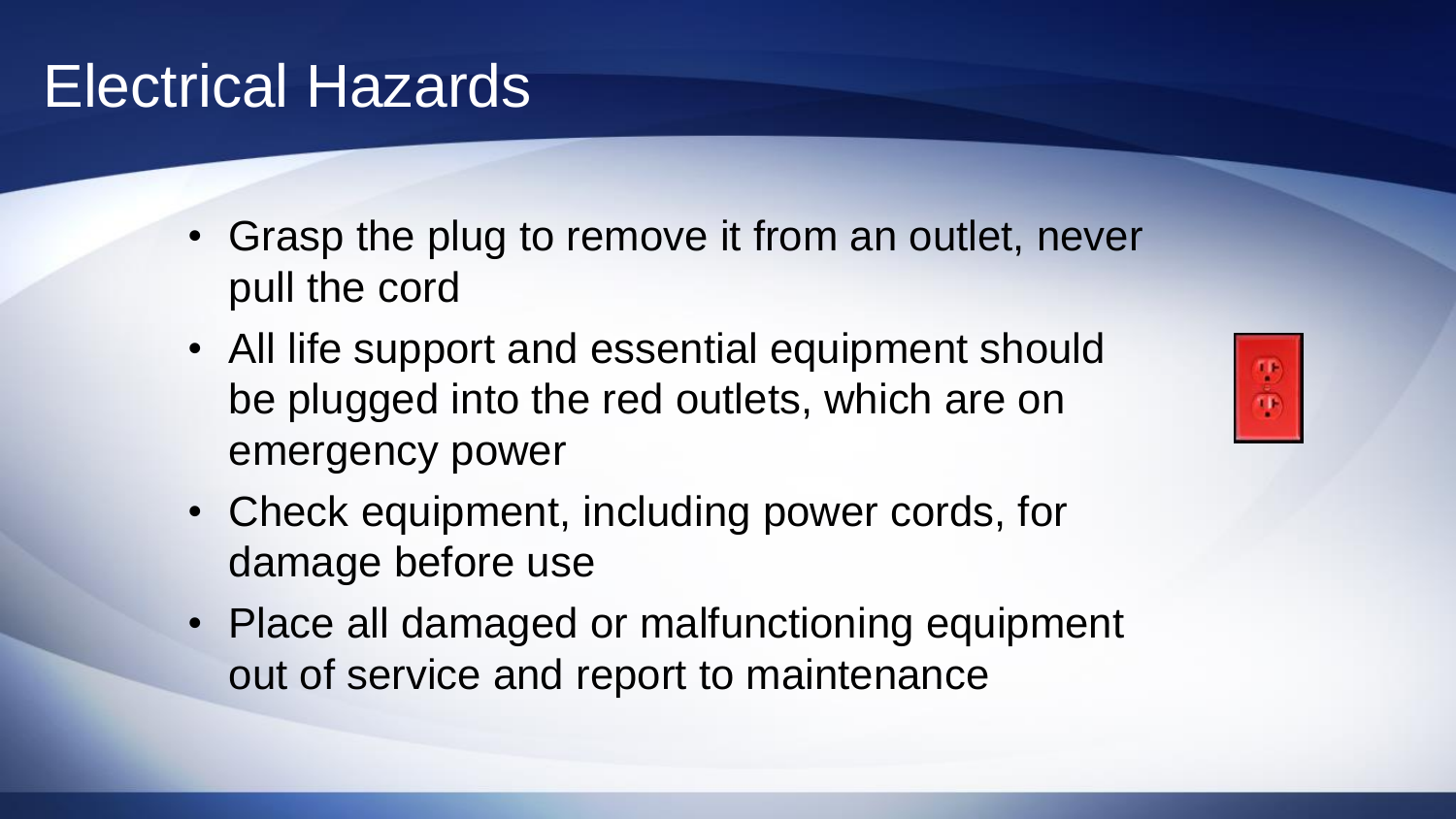#### Electrical Hazards

- **Protect cords from mechanical damage and away from sharp** edges.
- $\div$  **Keep cords out of the way of traffic or doorways.**
- Avoid using extension cords.
- Electrical plug strips (power strips) must NOT be purchased and brought into the hospital by departments. If you need to have additional electric outlets, contact Facilities Management.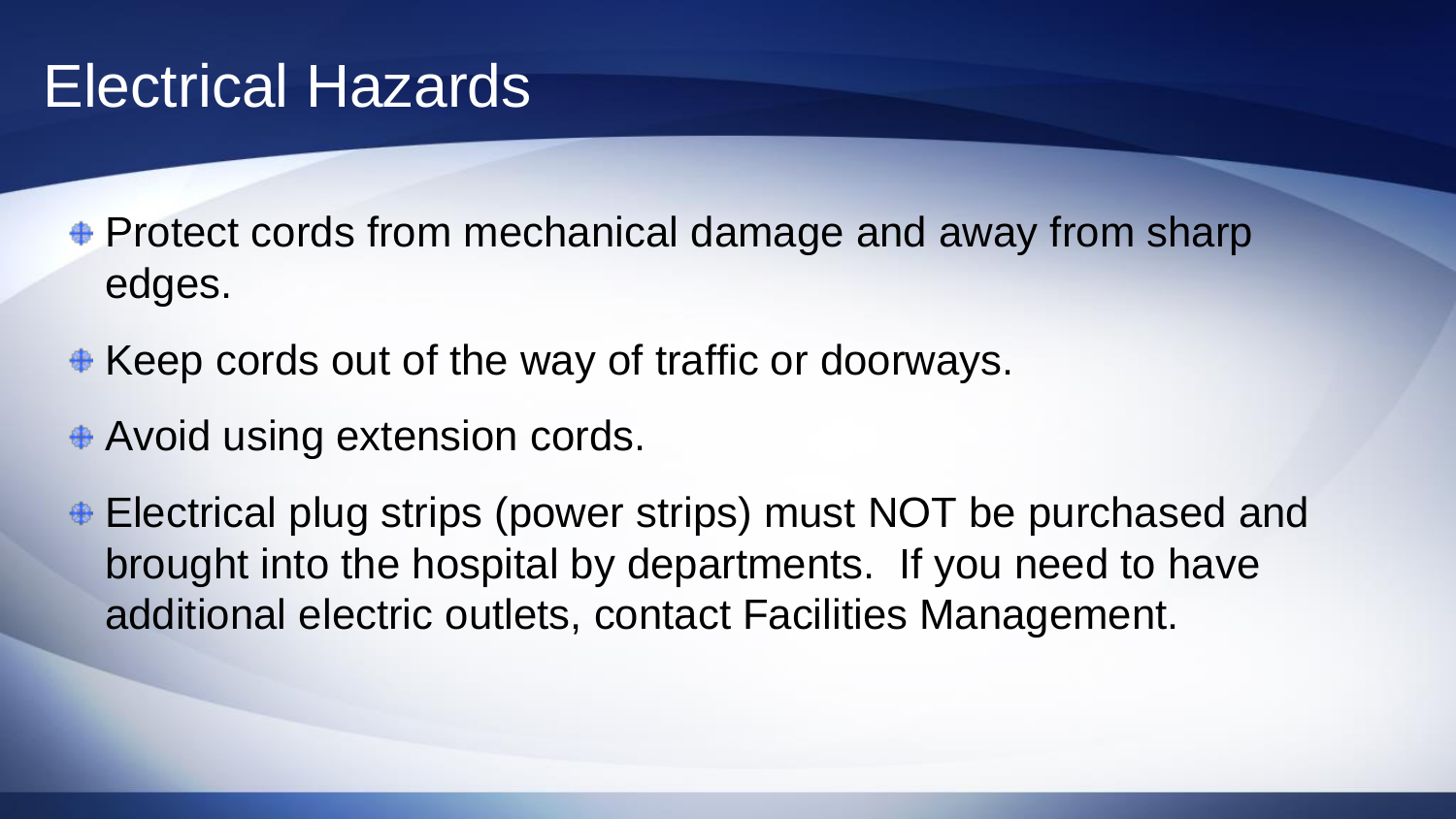$\triangle$  Inspection tags should be affixed to equipment to indicate that the equipment was inspected before it was put into use.

<sup> $\div$ </sup> If the equipment has met Beaumont Risk Assessment criteria to be included in the scheduled maintenance program, the next due date is indicated in the "Next Inspection Due Date" field.

Any piece of equipment that is found "out of date" should be reported to maintenance.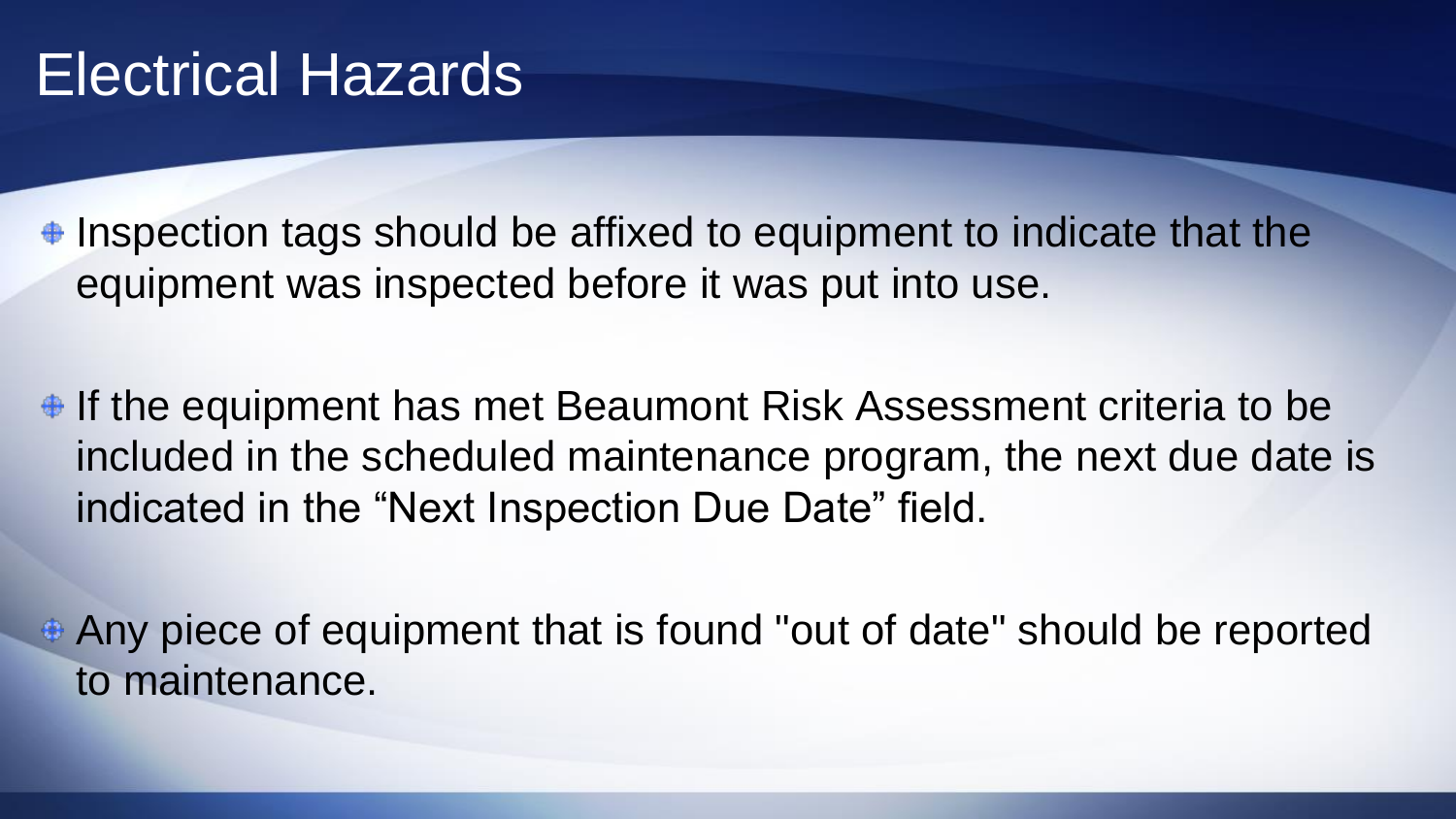# Fire Response

- Know what your fire alarm signal sounds like
- When and how to use the fire alarm
- When and how to use the code phrase
- What to do if you hear the code phrase
- What to do during a fire alarm in your area or another area
- How to contain or confine fire and smoke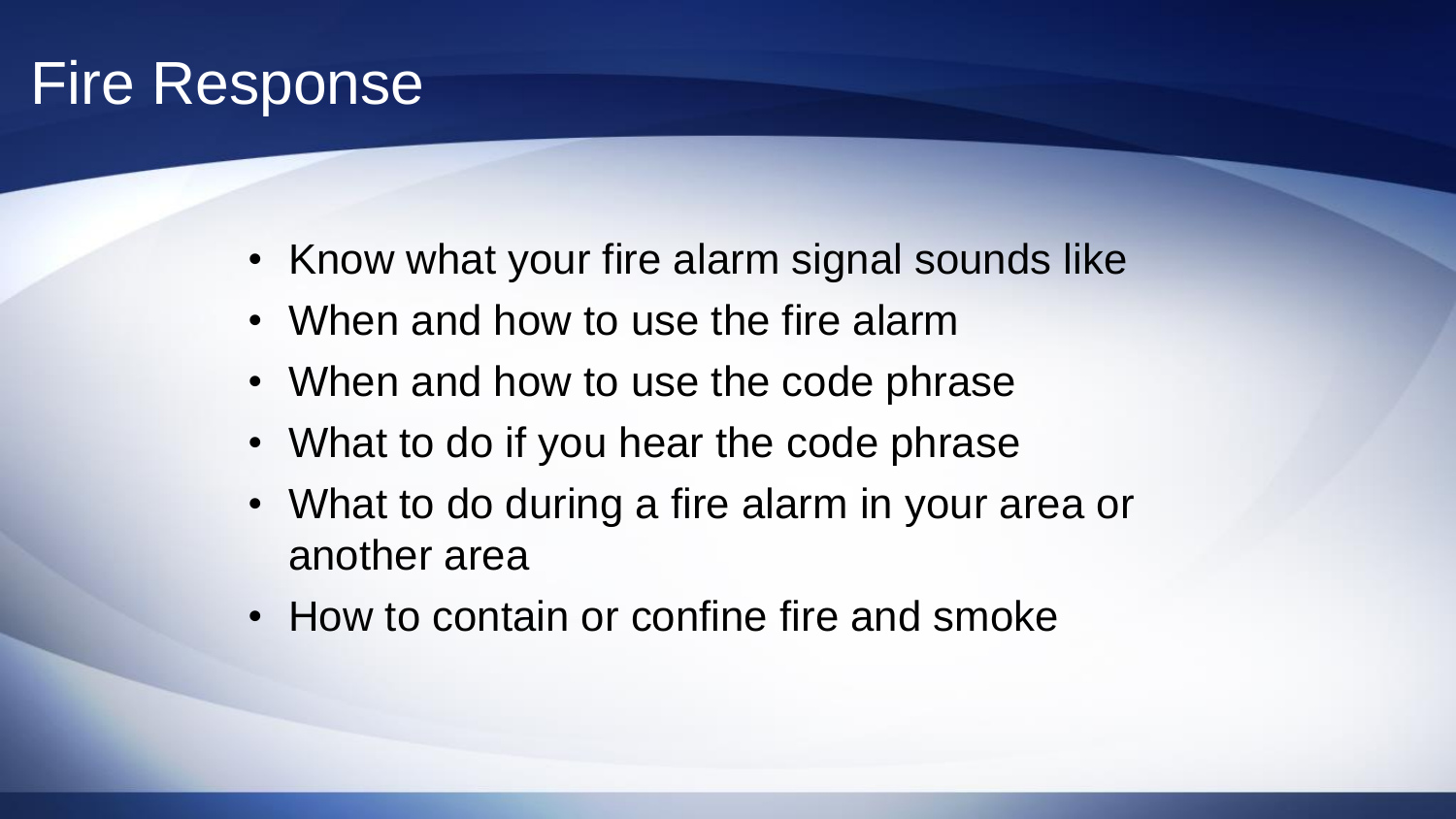## Fire Alarm Signals

- Know what your fire alarm signal sounds like – chime, horn, bell, siren
- Bases may say "FIRE" or "ALERT"
- Strobes without sound may be used in some places

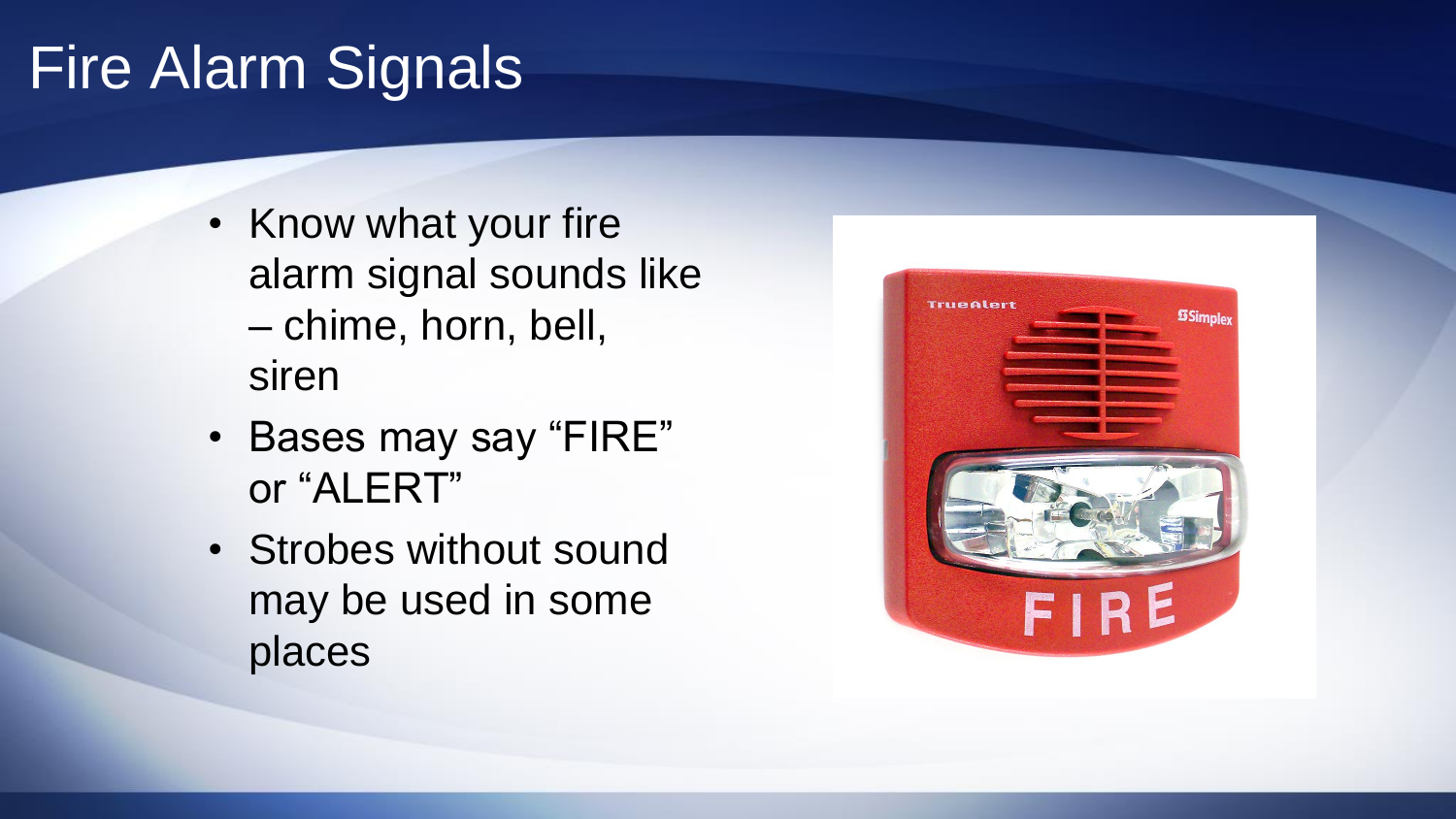## Fire Response



Use **RACE** as a reminder of what to do in case of a fire!

- Rescue
- Alarm
- Contain or Confine
- Extinguish or Evacuate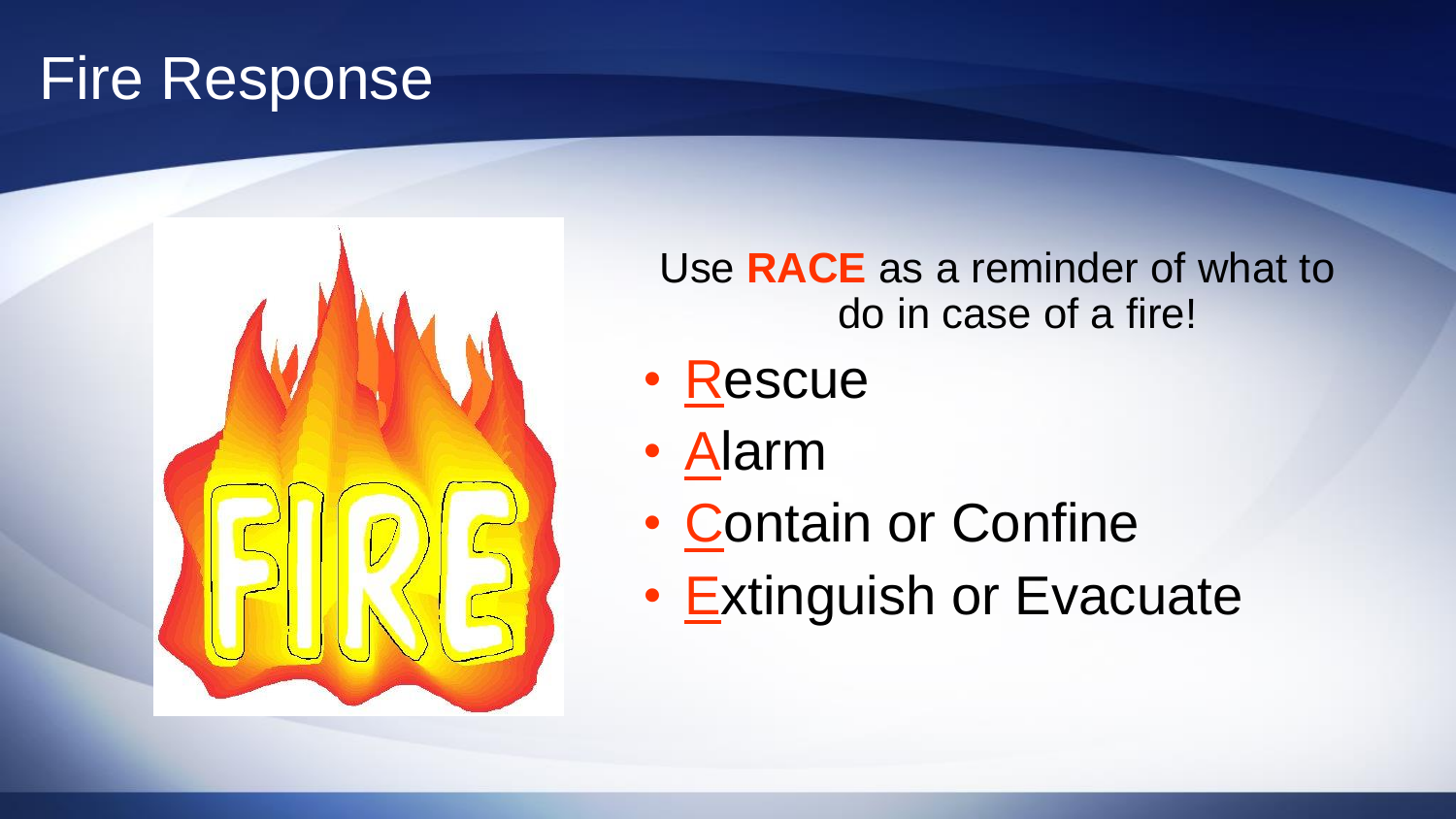#### Rescue

- Hospital
	- Rescue or remove anyone in immediate danger
	- Relocate everyone to an adjoining smoke zone
- Non-Hospital
	- Evacuate the building or designated areas per your plan

Signify a room is vacant by placing a diagonal stripe with tape or marker across the lower part of the door

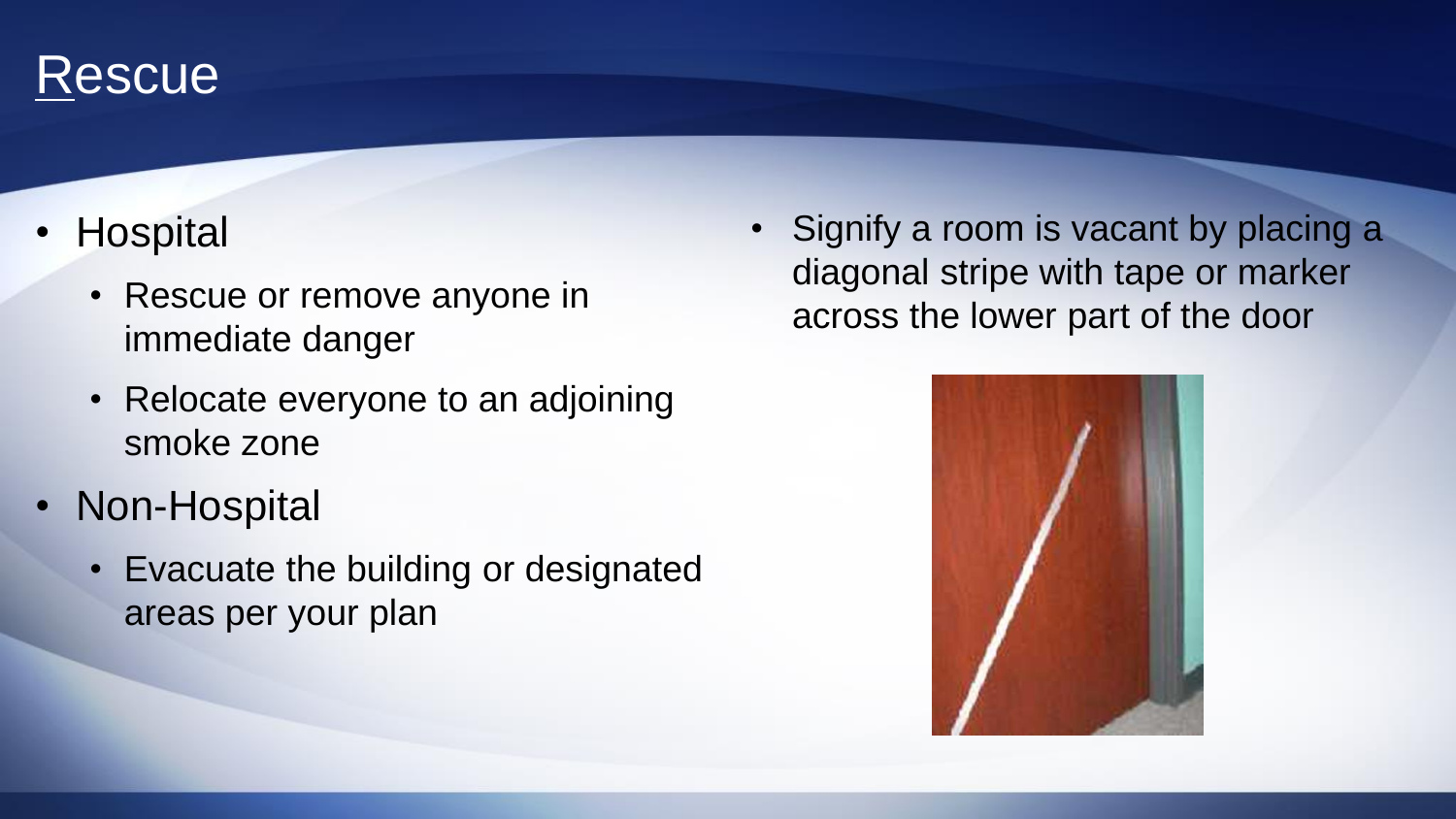



- Alert other staff with the code phrase
	- Beaumont "Red Alert"
	- Botsford "Dr. Firestone"
	- Oakwood "Code Red"

#### **Use the fire alarm whenever there is a fire, smoke, or the odor of smoke**

- Activate the fire alarm by using a pull station
	- Pull stations are located at exits, stairwells and many nurse stations
- Fire alarm boxes work by pulling down on the lever.
	- If the fire alarm box has a cover, remove the cover and then pull the lever down
- Report the fire
	- o Follow your facility response plan and report to Security or Operator as appropriate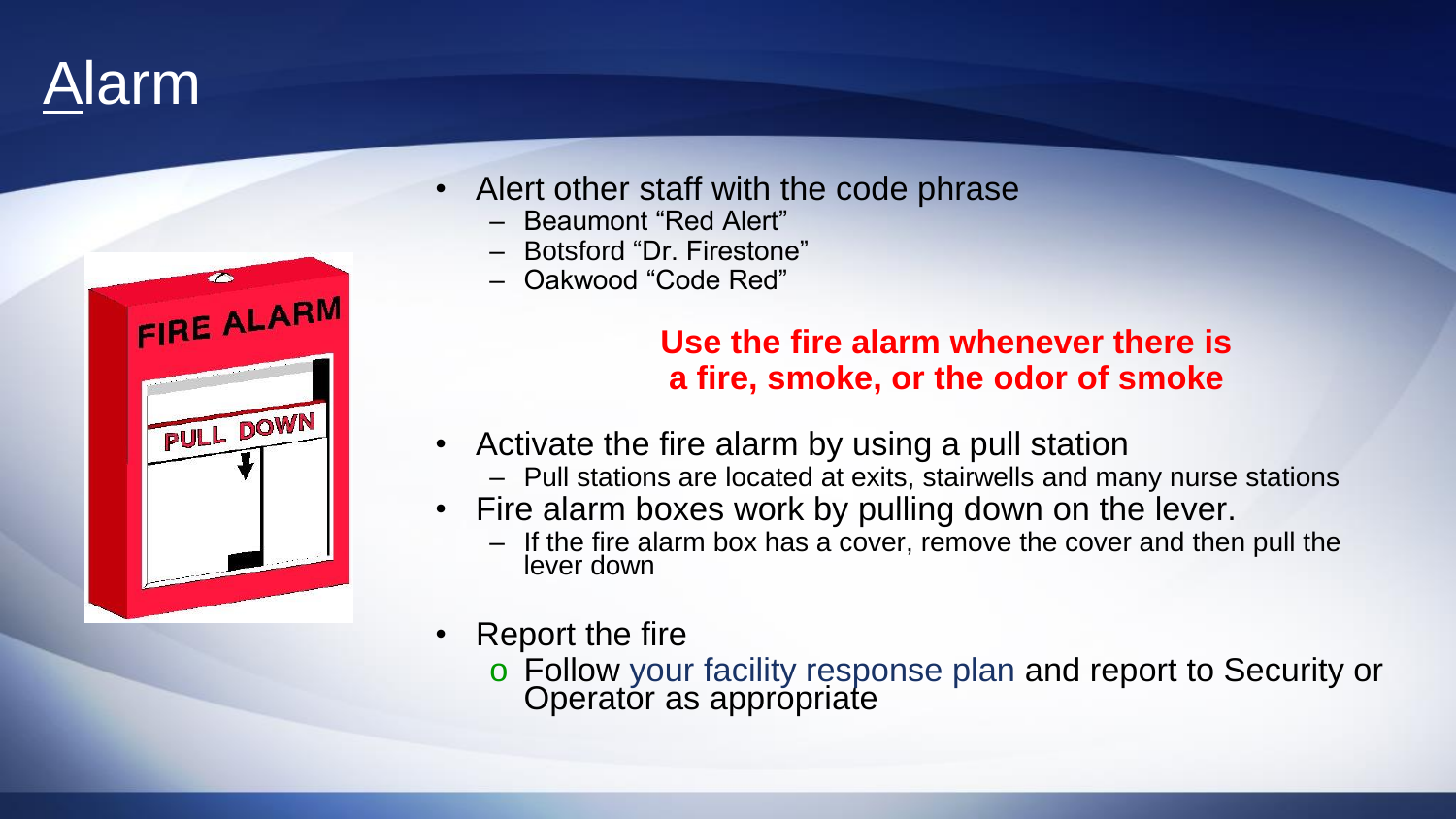

#### To report a fire:

- Beaumont Hospital, Royal Oak: 80911
- Beaumont Hospital, Troy: 40911
- Beaumont Hospital, Grosse Pointe: 3911
- Botsford Hospital: 8333
- Oakwood Hospitals: 811
- Offsite locations: 911 or 9-911

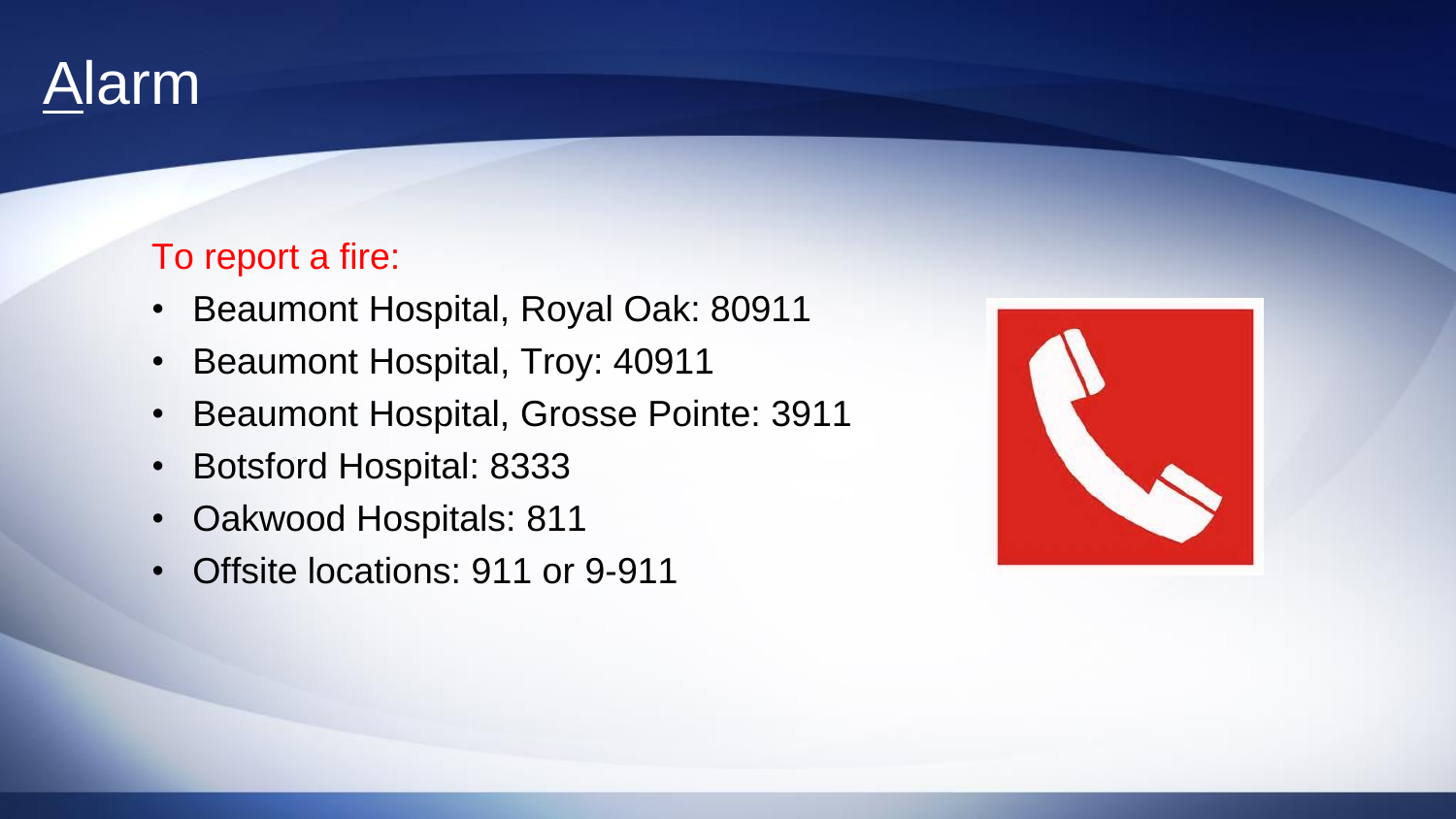## Contain or Confine



- Contain fire and smoke by closing doors
- Make sure that cross-corridor doors are shut
- Closing a door can:
	- prevent the spread of smoke and fire
	- cut off flow of air to the fire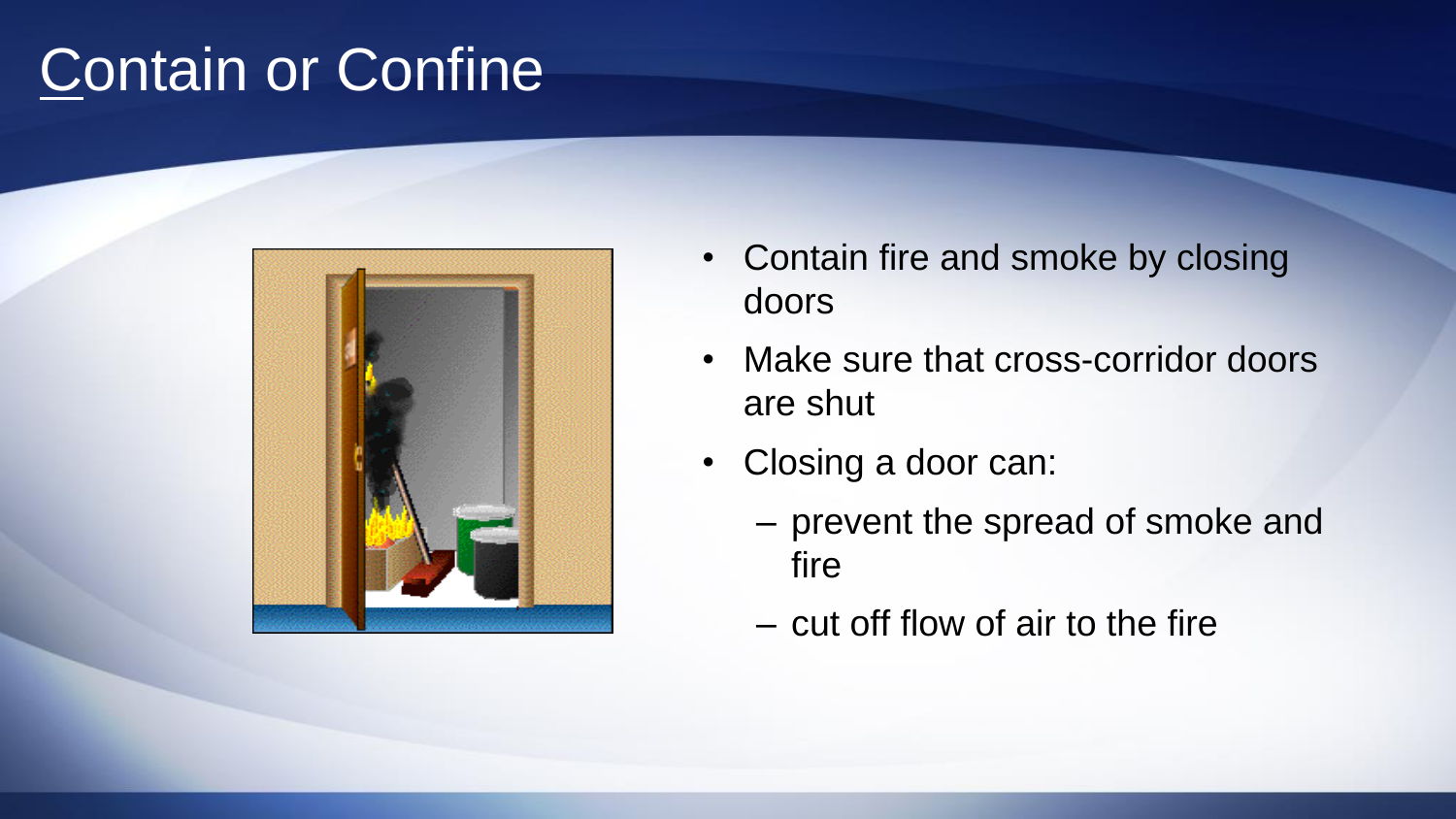# **Extinguish**

Extinguish a small fire if you can do so safely

- Smother the fire with a lid for the pot or pan, or a blanket on a person or trash can
- Turn off the electricity or unplug electrical equipment
- Use a fire extinguisher

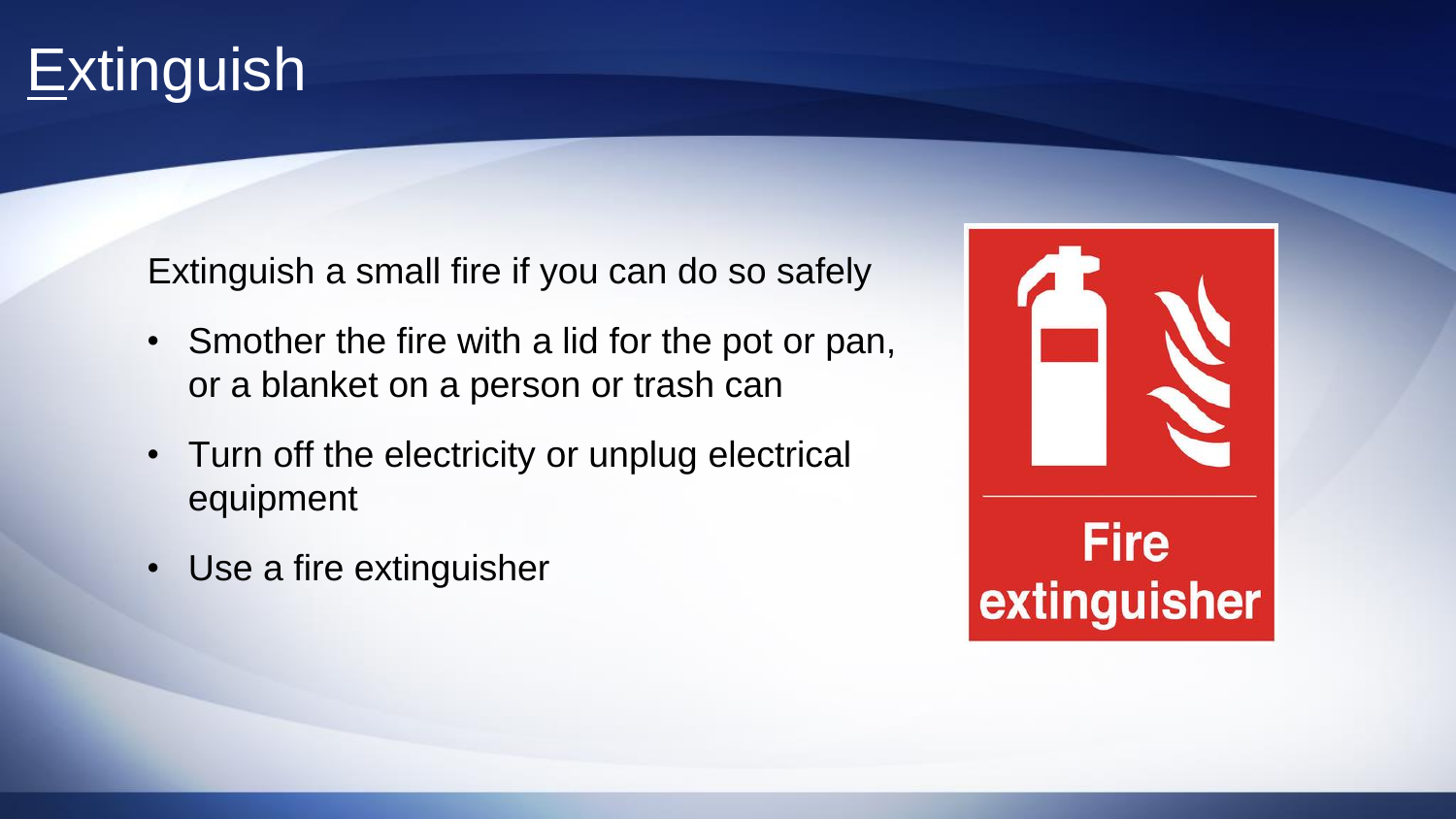#### **Evacuate**



- Know your evacuation procedures
- Know where evacuation equipment is if you have it
- Know how to use the evacuation equipment you have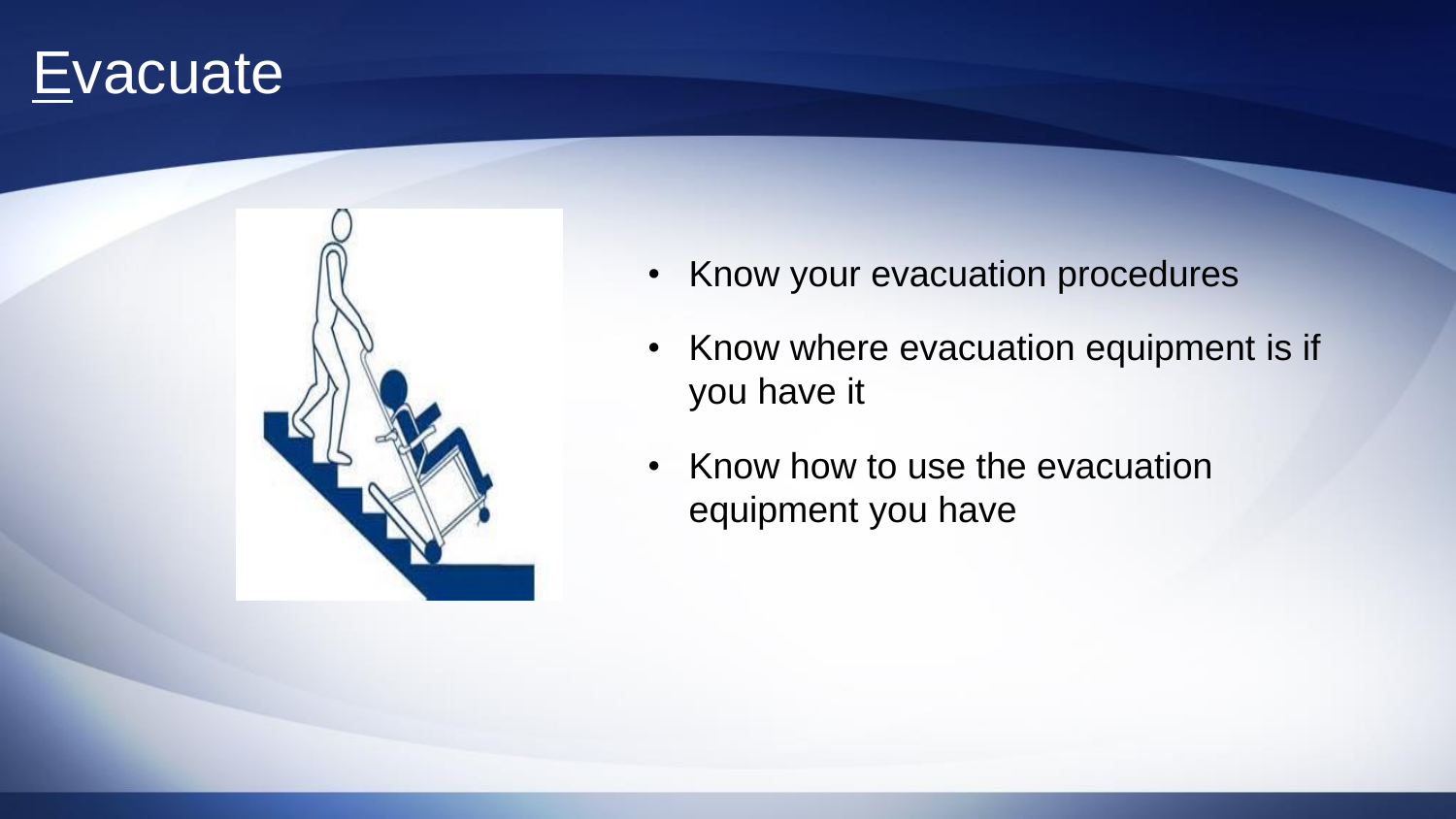#### **Evacuation**

- Evacuation is used to move people away from the fire and smoke
- Evacuate those in immediate danger, then ambulatory, semi-ambulatory, and non-ambulatory
- Evacuation can be partial or complete

|                                                                                                                                                                                                                                     | <b>Partial Evacuation</b> |
|-------------------------------------------------------------------------------------------------------------------------------------------------------------------------------------------------------------------------------------|---------------------------|
| • can be internal or external<br>• is external<br>• used for most buildings and limited<br>• can be <b>horizontal</b> on the same floor, or<br>situations in difficult to evacuate<br><b>vertical to another floor</b><br>buildings |                           |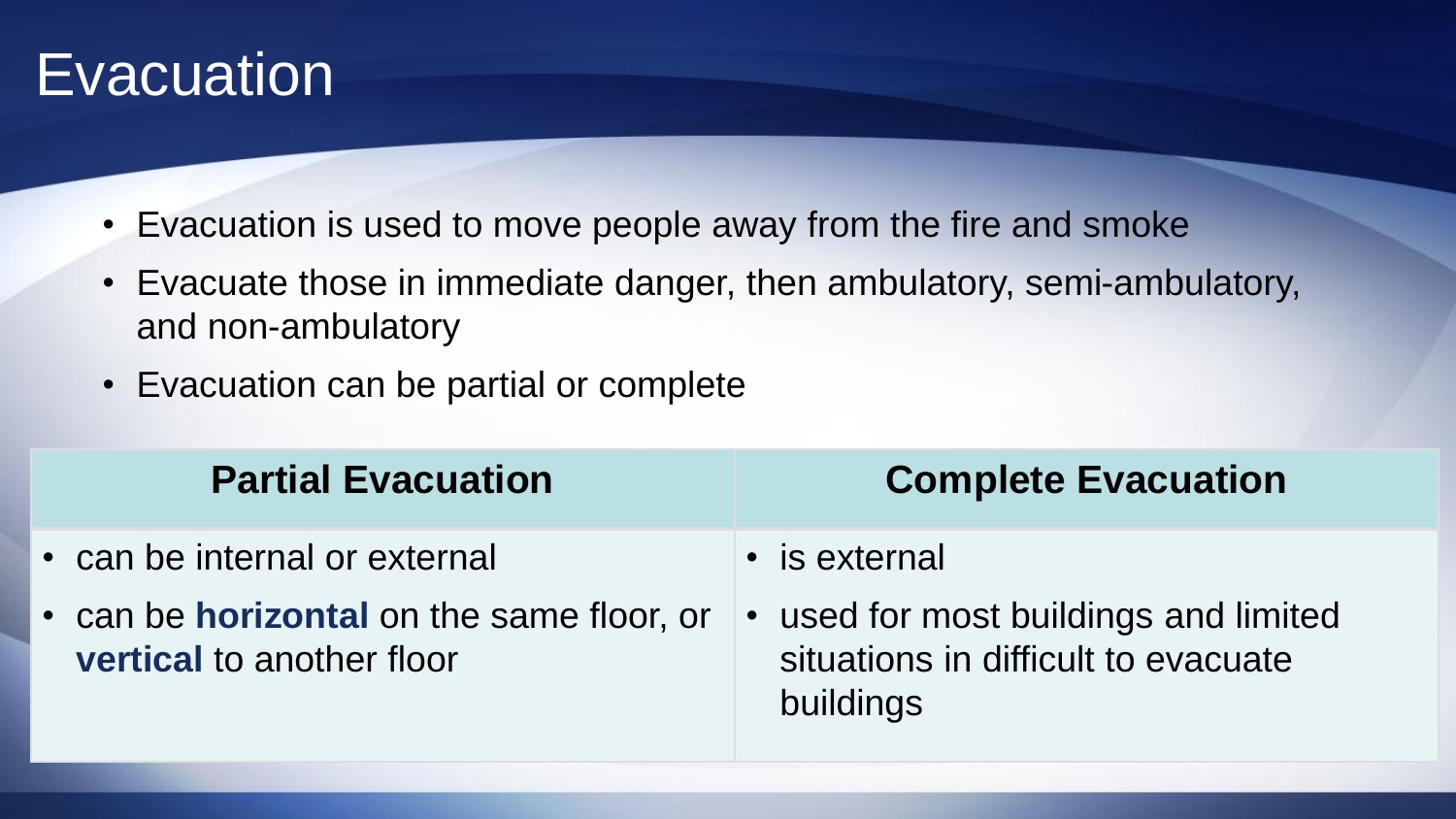#### Horizontal Evacuation



**Fire/Smoke Doors**

#### **Horizontal Evacuation**

• Move past at least one set of fire or smoke doors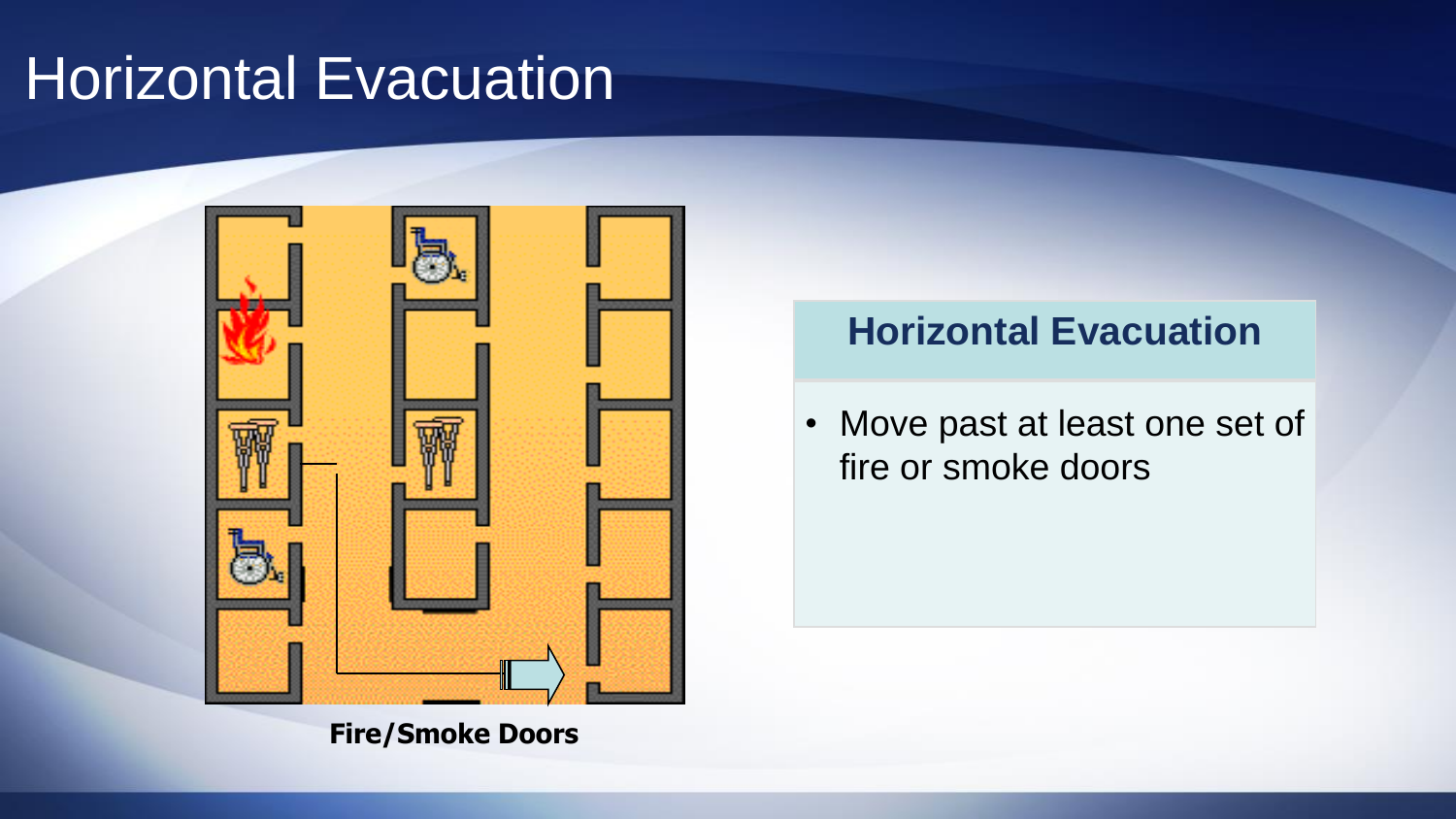## Vertical Evacuation



#### **Vertical Evacuation**

- Involves moving down the stairs to a lower floor or outside
- Know how to prepare patients to evacuate to another floor
- Know if your plan allows the use of elevators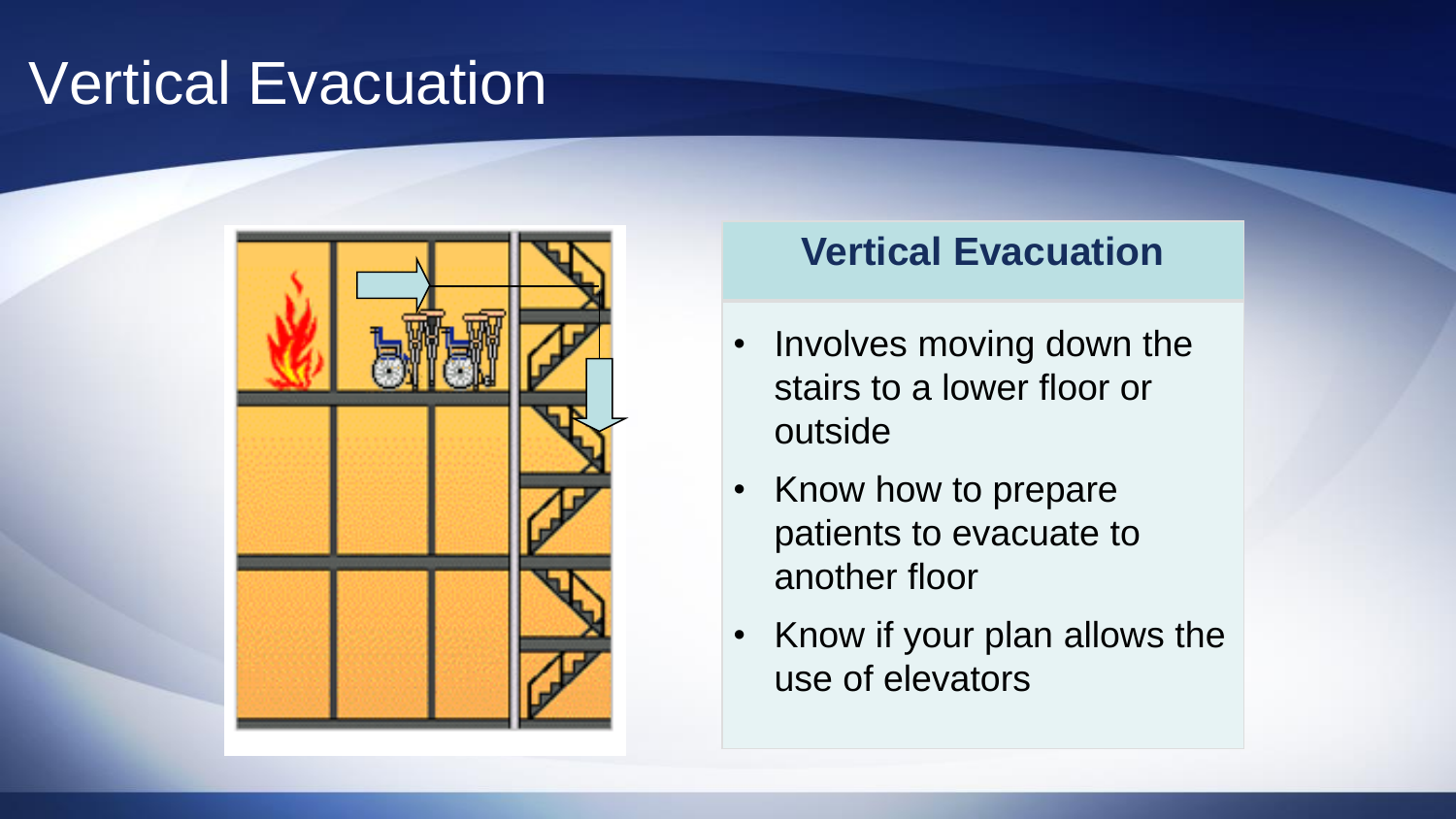#### **External Evacuation**

- Know how to prepare patients for external evacuation
- Move to the meeting place, away from the building, for safety and to be out of the way of firefighters.
- Report to the incident commander or representative and identify if everyone did or did not get out.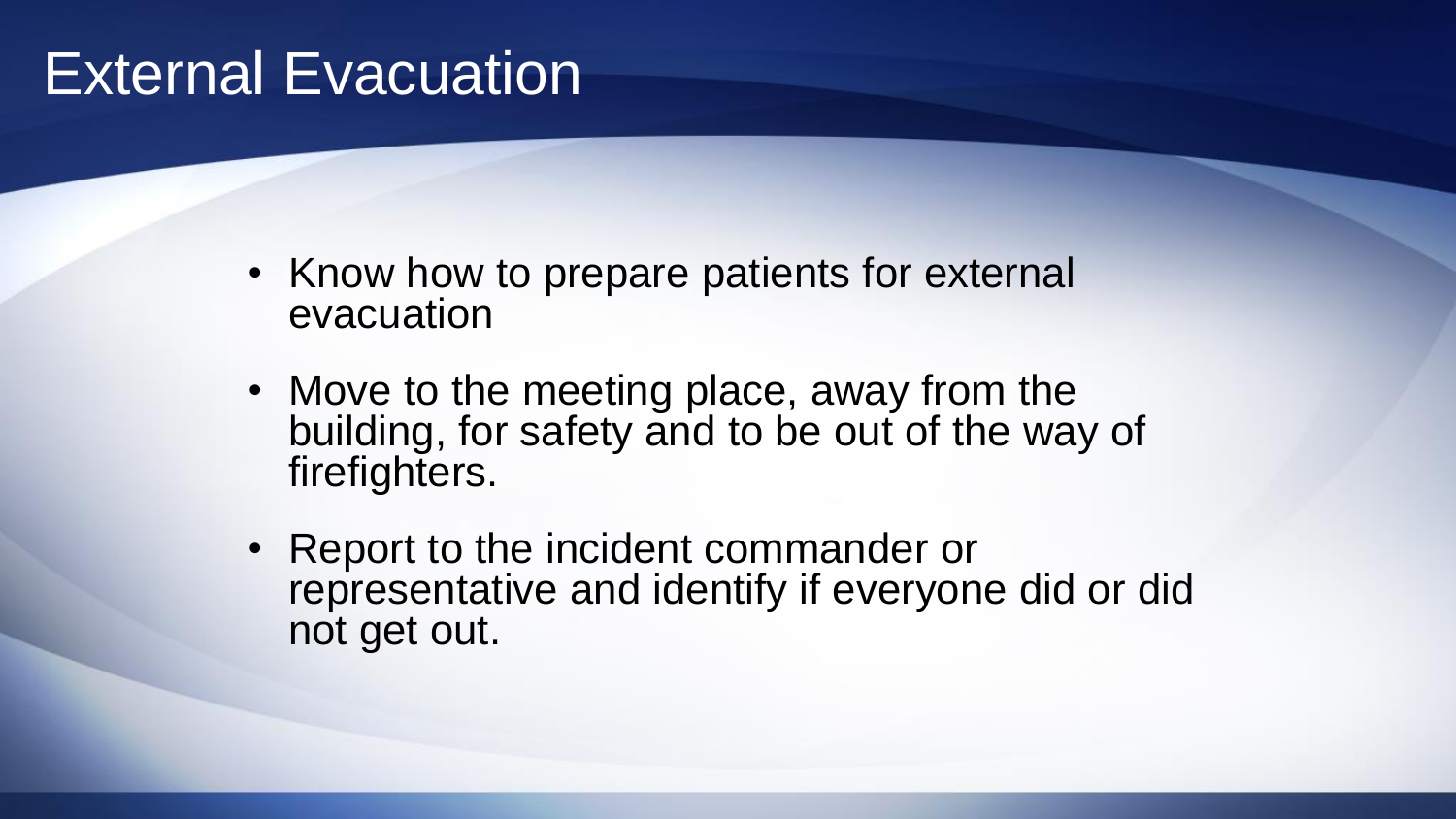## Fire in Another Department

- Respond to the fire alarm only if that is part of your duties in a fire
- Go about your normal duties and follow instructions given by Security or the Fire **Department**

#### **Hospital Non-Hospital**

- Respond to the fire alarm only if that is part of your duties in a fire
- Evacuate if the fire alarm is sounding in your area, you see smoke or fire, or if instructed to do so
- Go to the designated meeting place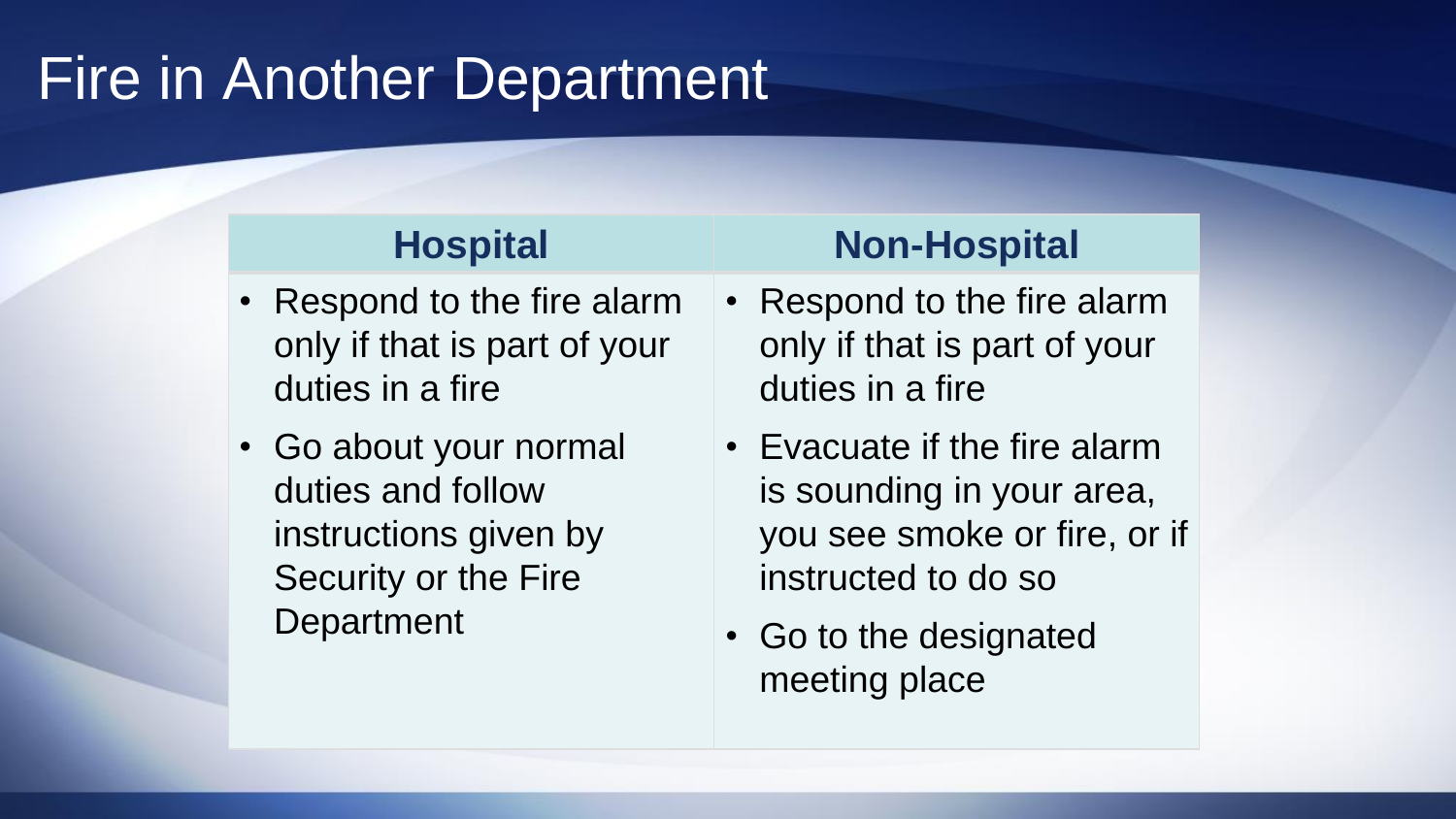## Fire Extinguishers

- Know where to find a fire extinguisher
	- Fire extinguishers may be in cabinets or hung from the wall
	- They may have a sign marking their location
	- Near exits and hazardous areas
- Know when to use a fire extinguisher
	- Small fire only
- Know how to use a fire extinguisher
	- Remember PASS Pull, Aim, Squeeze, & Sweep

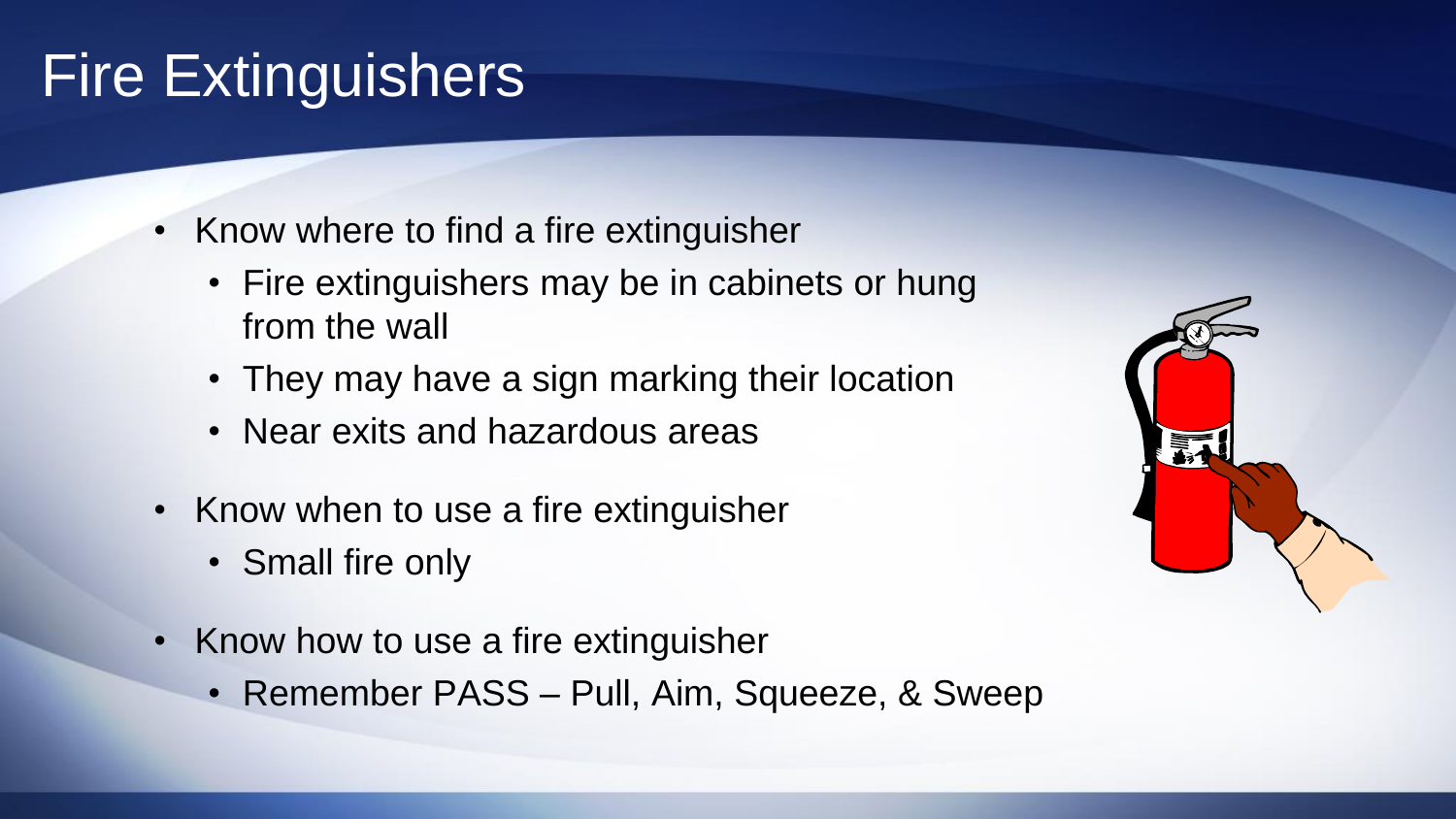# Dry Chemical Fire Extinguishers

- Multipurpose (ABC) Dry Chemical is used for paper, cloth, burnable liquids, and electrical fires
	- Most common type
	- **Effective**
	- Can be used on most types of fires
	- Non-toxic

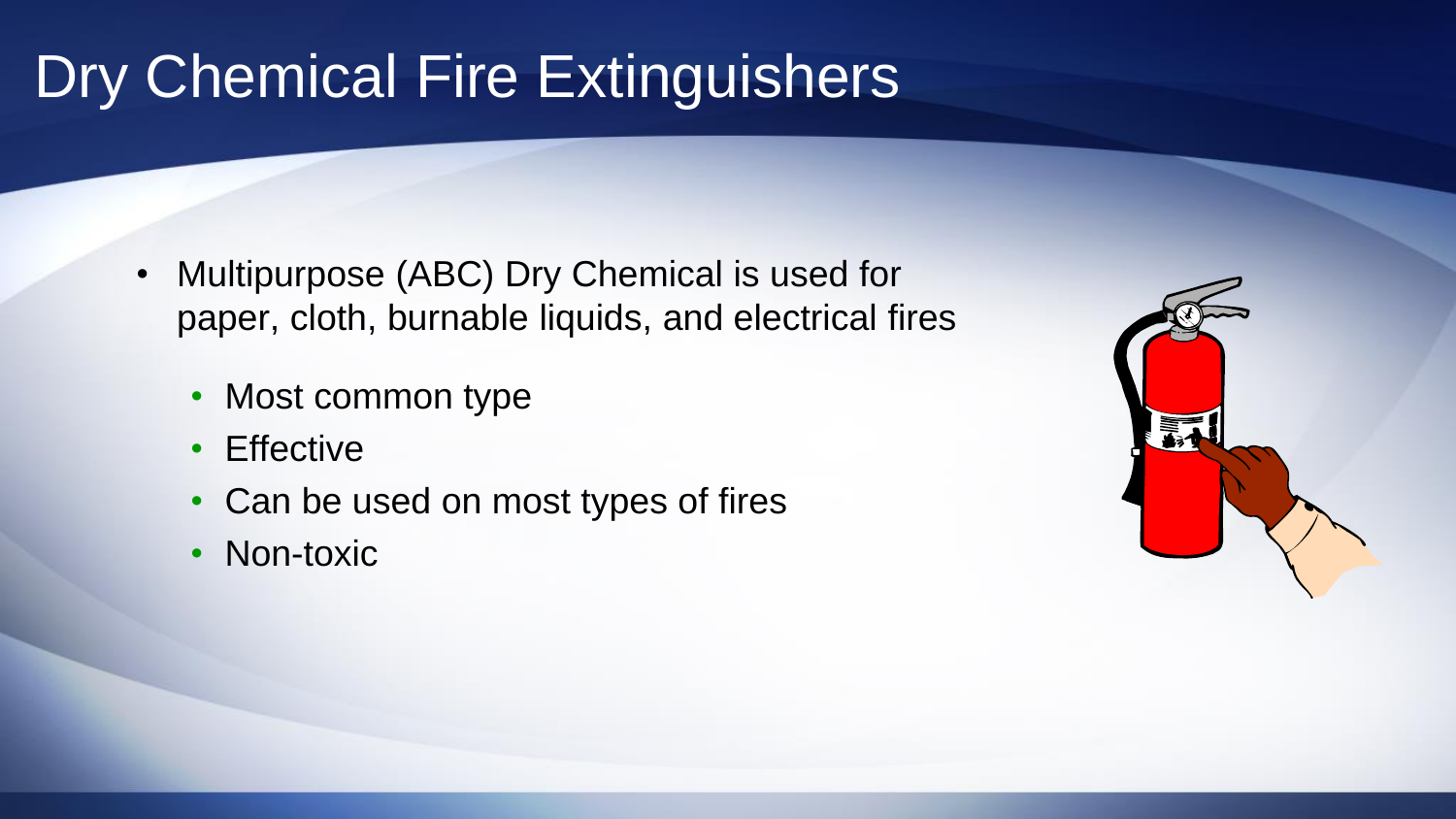# Specialty Fire Extinguishers

- Special purpose fire extinguishers are used for fires in certain areas - computer rooms, commercial kitchens, procedure and operating rooms, and MRI's
- Know how to find and use these special fire extinguishers if you work in one of these areas
- Most fire extinguishers are ferrous (magnetic) and should never be used near an MRI



• In MRI rooms, only use fire extinguishers that have this symbol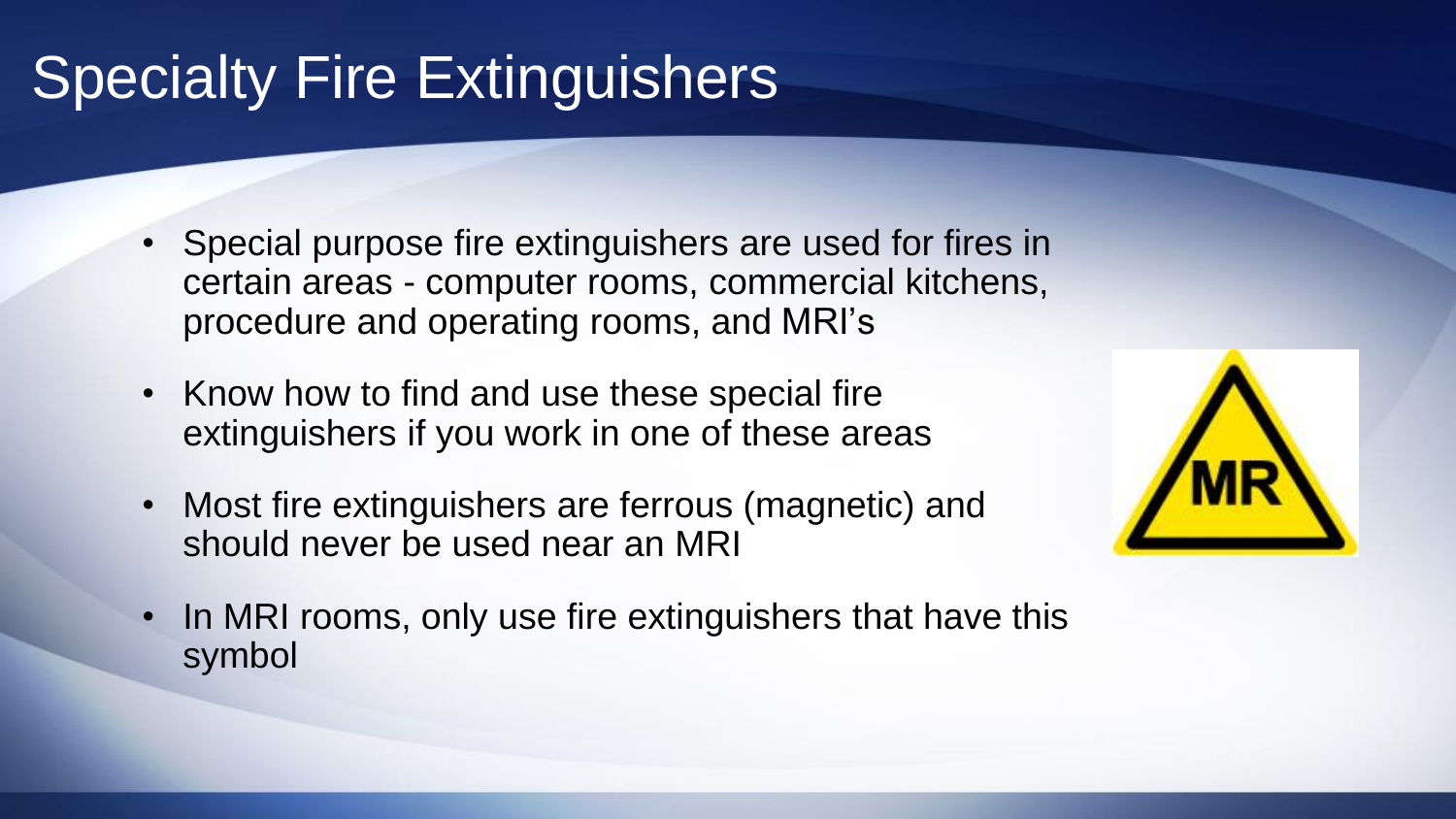# How To Use A Fire Extinguisher



Use **PASS** as a reminder of how to use a fire extinguisher **P**ull **A**im **S**queeze **S**weep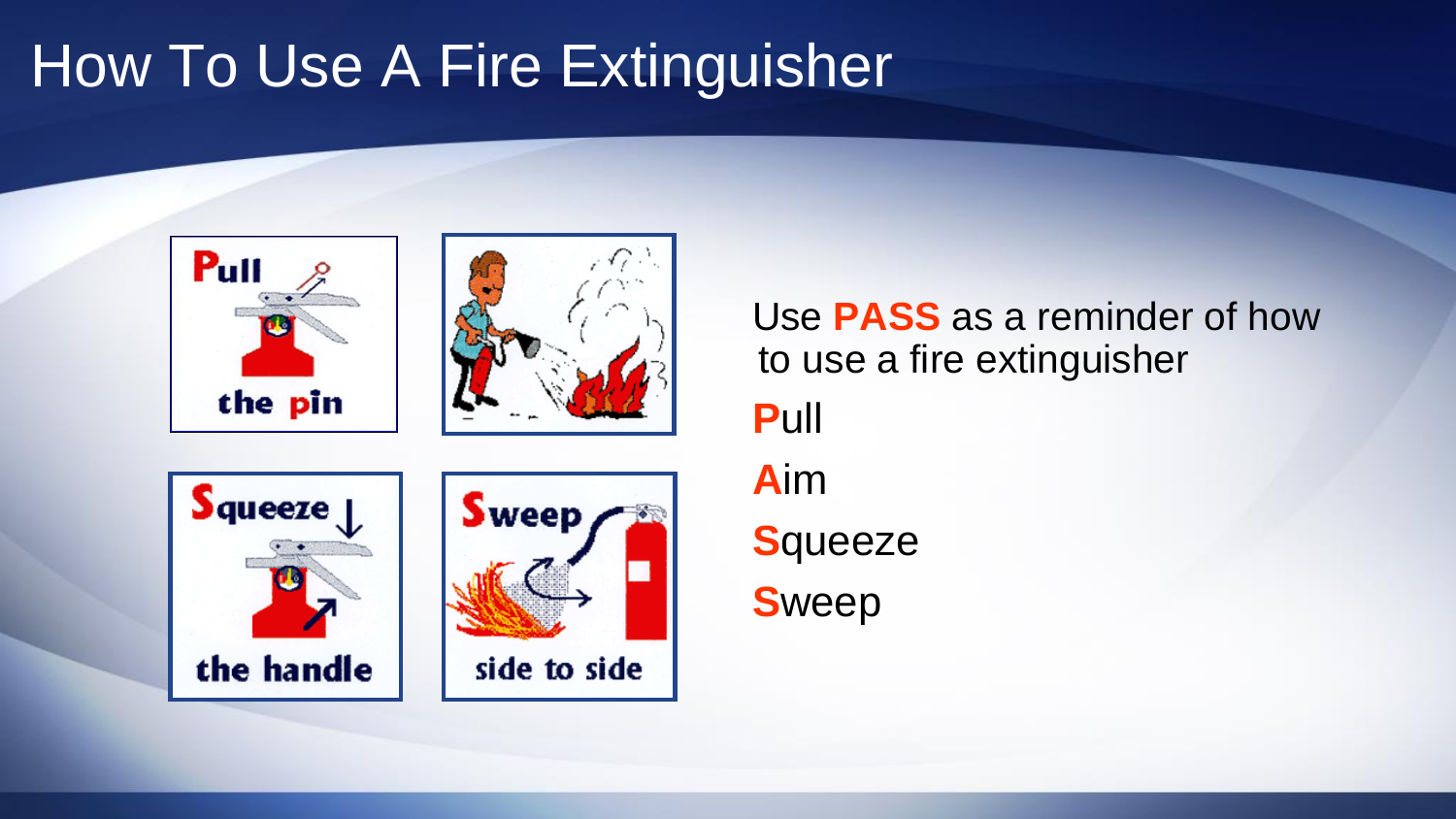## Interim Life Safety Measures

- Interim Life Safety Measures (abbreviated ILSM) are temporary measures used when life safety features are insufficient or out of service
- Life safety features include doors, walls, fire alarms, fire sprinklers, exits, emergency lights and other building features designed to keep you safe
- If an ILSM is used in your area, you will be provided with information as to why the ILSM is being used and what the ILSM is